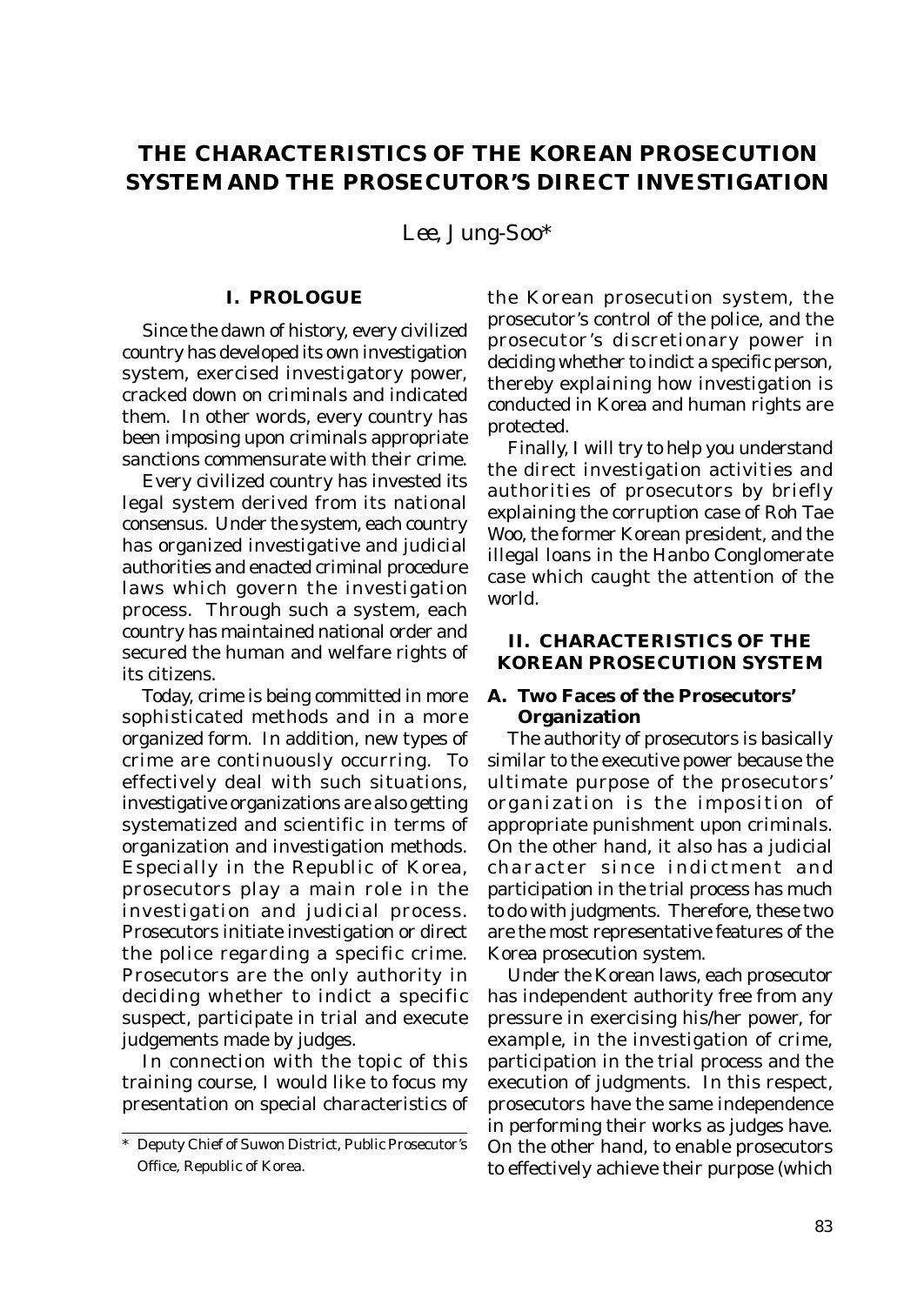is to maintain national order and peace), prosecutors form a pyramid organization, at the top of which is the Prosecutor-General. In this respect, the Korean prosecution system has an executive character.

The Prosecutors' Office is under the Ministry of Justice which is one of the executive departments.

#### **B. Leader of Criminal Investigation**

The most remarkable characteristic of the Korean prosecution system is that prosecutors play a leading role in the criminal investigation. Prosecutors not only conduct direct investigation, but also give instructions to the police in connection with a criminal investigation. Prosecutors are legally entitled to control and supervise the police regarding criminal investigations. Accordingly, police obey prosecutors' instructions as far as criminal investigations are concerned. Thus, prosecutors are the supreme and ultimate authority in criminal investigation, and the police serve as assistants to the prosecutors. Our system differs from that of the United States of America in that American prosecutors have no authority to investigate crimes. It also differs from the Japanese prosecution system in that prosecutors and police in Japan are in a cooperative relationship, whereas Korean prosecutors and police are in an orderobeyance relationship. In this respect, the Korean prosecution system is similar to that of France or Germany.

#### **C. Discretionary Power of Indictment**

Another feature of the Korean prosecution system is that prosecutors have the discretionary power to decide whether or not to prosecute a suspect. Prosecutors can decide not to prosecute a suspect even if there is sufficient evidence for prosecution.

To my knowledge, prosecutors in most countries should, in principle, prosecute a suspect if there is enough evidence to prosecute that person, and only under exceptional circumstance can prosecutors decide not to prosecute such person. However, under Korean law, prosecutors have the general and broad authority not to prosecute a suspect. This discretionary power, if exercised well and fairly, helps prosecutors take into account criminal policy factors regarding a specific suspect at the pre-indictment stage. On the other hand, it is also possible that prosecutors might abuse such power. Thus, I believe that such power should be exercised carefully and appropriately. In addition, there should be certain kinds of control systems in order to prevent abuse of that power.

#### **III. AUTHORITY OF KOREAN PUBLIC PROSECUTORS**

#### **A. Criminal Investigation**

Korean prosecutors have the authority and duty to investigate all crimes.

Investigation authority is an inevitable premise of indictment and the starting point in imposing punishment upon criminals. Under Korean law, the authority to investigate crimes is vested in the prosecutors. Consequently, prosecutors, as the leaders or main players of criminal investigation, control and direct the police who are the assistants to the prosecutors.

## **B. Indictment and Maintenance of Indictment**

As the only prosecuting authority, Korean prosecutors have the power to decide whether or not to prosecute a suspect.

In the case that a prosecutor chooses to indict a person, the prosecutor has the duty to participate in the trial and maintain indictment until a final court judgement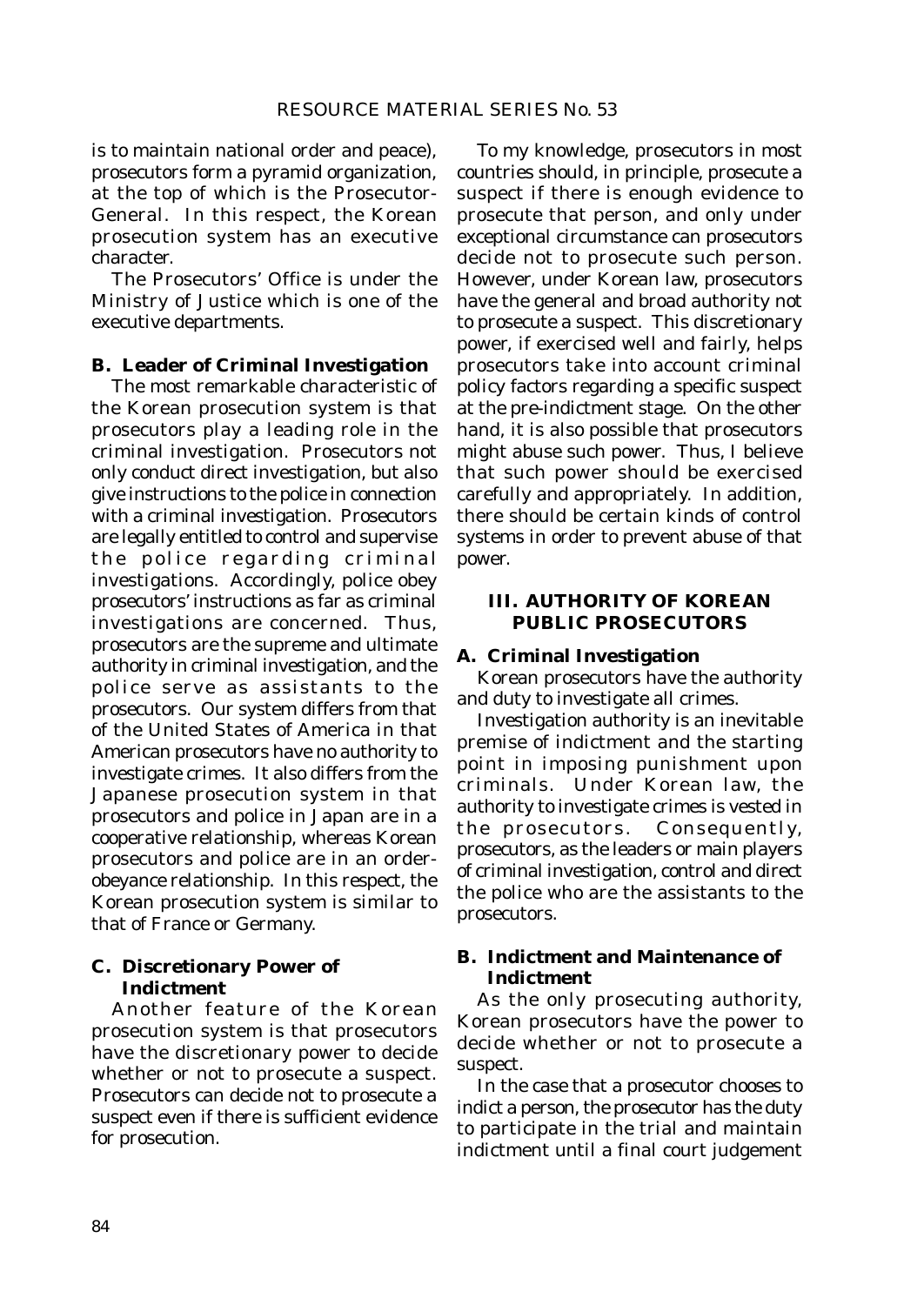has been rendered. In an exceptional case, the prosecutor can remand the indictment.

Under the Korean Criminal Procedure Law, indictment by a private person is not allowed and only the government can indict a suspect. Of the many departments of our government, the prosecutors' office monopolizes the authority of prosecution.

In addition, as I have already mentioned, prosecutors have the discretionary power to suspend prosecution even if there is sufficient evidence to maintain prosecution. Prosecutors suspend prosecution when they think the benefit of non-prosecution is greater than the cost of prosecution. It enables prosecutors to take into account criminal policy factors when deciding whether to prosecute a suspect.

## **C. The Right to Direct and Supervise Judicial Police Officers**

Korean prosecutors have the legal right to direct and supervise judicial police officers as far as criminal investigations are concerned. Under Korean law, prosecutors are the czars of criminal investigations. Consequently, judicial police officers are obliged to obey the prosecutors' orders which are issued based on the prosecutors' legal authority.

Generally speaking, judicial police officers serve as members of the executive. However, they are all under the control of the prosecutors when they perform judicial police work in connection with criminal investigations. This system is based on the belief that due process and individual rights will be best protected by enabling prosecutors to play a leading role in criminal investigation since they are legal experts and are guaranteed independence and a high status. It is also the best way to effectively indict a suspect and to maintain such an indictment.

## **D. The Right to Direct and Supervise the Execution of Judgments**

In Korea, prosecutors direct and supervise the execution of all criminal judgments, e.g., direction and supervision of the execution of arrest warrants, search or seizure warrants and final criminal judgments. This was designed based upon the belief that the appropriateness of warrant execution and the protection of individual rights in connection with such execution could best be secured by entrusting those duties to the prosecutors who represent the public interest.

## **E. Authority and Duties as Representatives of the Public Interest**

Korean prosecutors, as representatives of the public interest, directly participate or direct public officials to participate in civil suits in which the government is a party or in which the government has an interest. In these civil proceedings, the Korean Minister of Justice represents our government. Even though an executive department or its subsidiaries becomes a defendant in an administrative suit, the prosecutors direct public officials of the department or participates in the trial because the prosecutors are legal experts and representatives of the public interest.

## **IV. STATUS OF PROSECUTORS**

## **A. Nature of Prosecutor's Office 1. Independent Office**

The public prosecutor's office is under the Ministry of Justice, which is a department of the executive. In this respect, the nature of the public prosecutor's office is different from that of judges, who belong to the judiciary. The prosecutor's office is, however, an independent organization which makes its own decisions. In other words, the prosecutor's office is not an assistant to the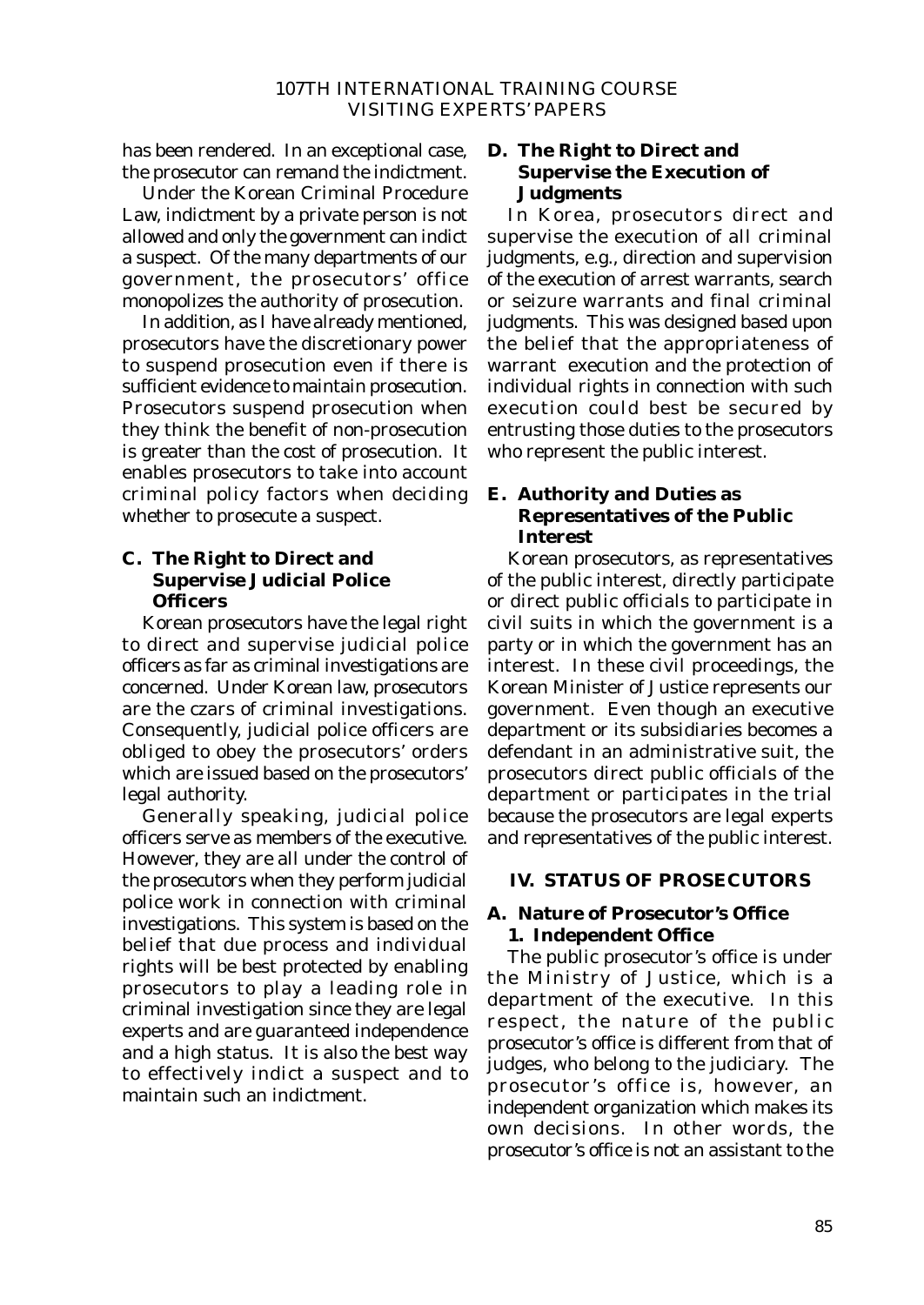Prosecutor-General or the chief prosecutor of the district public prosecutor's office.

## **2. Status as Quasi-Judges**

The duties which prosecutors exercise are basically executive ones. However, these duties should be exercised with the same fairness and strictness as required in exercising judicial power. In other words, the duties of prosecutors, consisting of criminal investigation, indictment, maintenance of indictments, and the execution of judgments, etc., has much to do with judicial responsibilities, and therefore need to be exercised very carefully to achieve justice. Accordingly, prosecutors not only have the status of executive officers but also that of quasijudges.

## **B. Protection of Status of Public Prosecutors**

To ensure the fair execution of the prosecutors' duties and prevent pressure from other persons, prosecutors are given the same protection as judges. Specifically, our laws provide that the term of the office of the Prosecutor-General is two years and that the prosecutor shall not be subjected to dismissal, suspension from office or reduction of salary, except by impeachment, judgment of imprisonments and disciplinary action. The number of prosecutors, the salary and disciplinary proceedings are also stipulated by law. The purpose of specifying such matters by law is to protect securely the status of prosecutors, and thereby enable prosecutors to perform their duties free from any unjust interference.

## **C. Independent Status of Public Prosecutors**

Under Korean law, the aforesaid duties of prosecutors are vested in each individual prosecutor as an independent office. Therefore, it is not true that all the prosecutorial authority belongs to the chief prosecutor. The Prosecutors' Office is composed of many individual prosecutors and it coordinates the prosecutors' work. However, it does not itself exercise prosecutorial authority. Although the chief prosecutor of a specific prosecutors' office directs and supervises each prosecutor attached to it, the exerciser of prosecutorial authority is each individual prosecutor. Consequently, it is for the individual prosecutor to decide policy and exercise the prosecutorial authority.

## **D. Appointment, Rank and Assignment of Public Prosecutors**

In Korea, the qualifications to become public prosecutor are identical to that of a judge and an attorney. Anyone who wants to be appointed as a public prosecutor must pass the Judicial Examination held by the Administrative Department and then complete the two-year training course at the Judicial Research and Training Institute, which is supervised by the Supreme Court.

The number of examinees who successfully passed the Examination in 1995 was 300. It was 500 in 1996 and will be 600 in 1997. As you can guess, the Korean government is increasing the number each year. Comprehensively taking into account the budget and work load, we draw up a plan regarding the number of prosecutors to be newly appointed each year. In fact, we appoint around eighty to ninety new prosecutors each year and assign them to each district public prosecutors' office. The total number of public prosecutors in Korea was 1,072 as of September 1, 1997.

The appointment and assignment of all prosecutors are made by the President upon the recommendation of the Ministry of Justice.

There are four ranks of public prosecutors: Prosecutor-General, Senior Chief Public Prosecutor, Chief Public Prosecutor, and Public Prosecutor.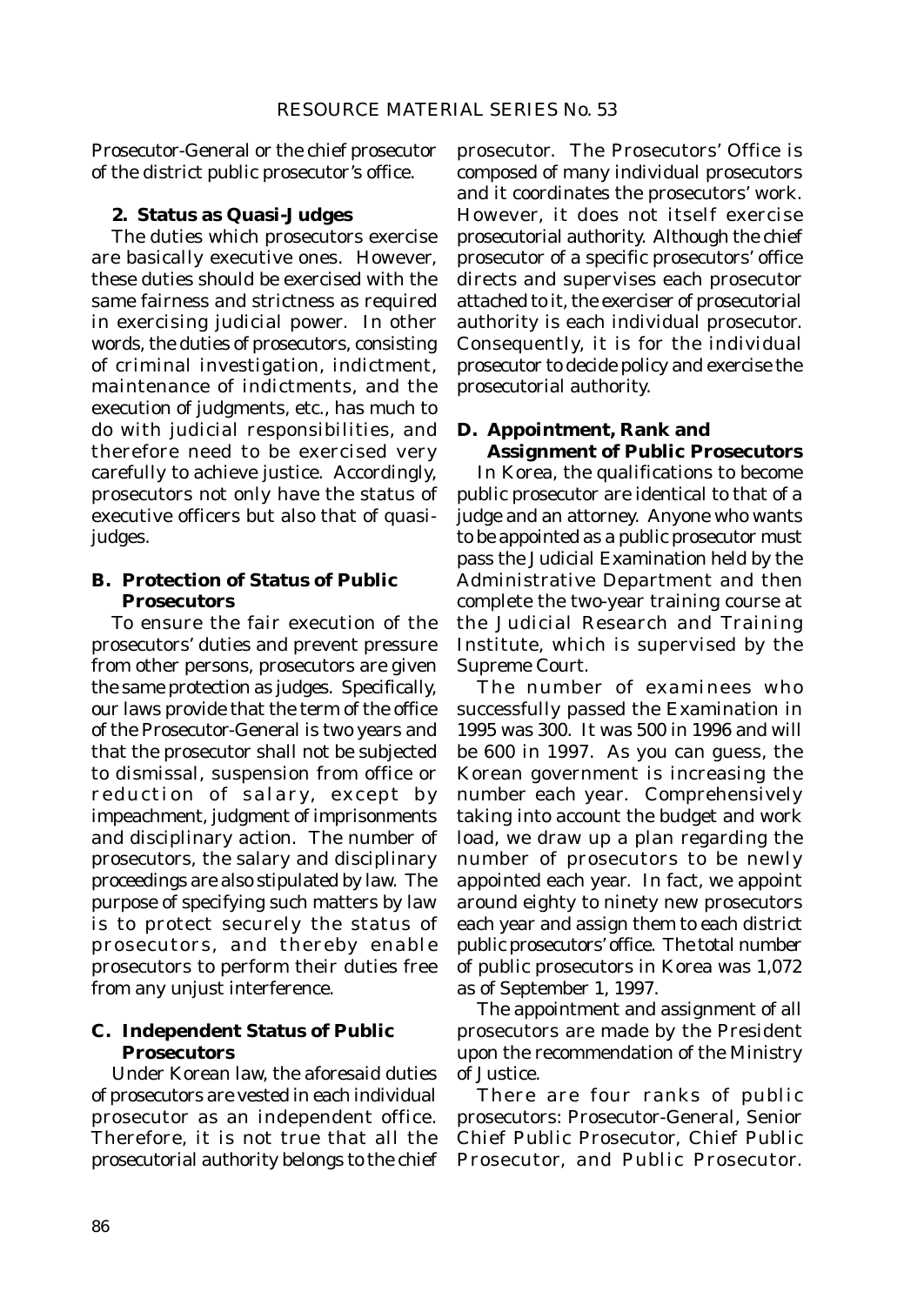Requirements for appointment and assignment to each rank are different.

## **E. Principle of Identity of Public Prosecutors**

The Principle of Identity of Public Prosecutors means that all prosecutors, each of whom is an independent office, form a uniform and hierarchical organization, at the top of which is the Prosecutor-General. This principle was designed to have all prosecutors perform their work as one body and cooperate with each other. Accordingly, even if a specific prosecutor's work is done by another prosecutor, it does not make a difference in terms of legal effect.

## **F. Right of the Ministry of Justice to Direct and Supervise Public Prosecutors**

Public prosecutors are executive officials belonging to the Ministry of Justice. Although the activities of the public prosecutors are judicial, the Minister of Justice, as the supreme supervisor of prosecutors, directs and supervises prosecutors in regard to the general prosecutorial work. However, the Minister can only direct and supervise the Prosecutor General with respect to specific cases. A specific case means one dealt with by a specific prosecutor. With respect to a specific case, only the Prosecutor-General can direct and supervise a prosecutor in terms of investigation, indictment, maintenance of indictment and execution of final judgments.

Since prosecutors are executive officers belonging to the Ministry of Justice and the Minister is the one who bears the political responsibility, prosecutors are generally under the supervision of the Minister. On the other hand, prosecutors should be free from any unjust pressure from political parties and other executive departments. This is the reason why we place restrictions on the Minister's right to direct or supervise prosecutors.

## **V. ORGANIZATION OF KOREAN PUBLIC PROSECUTOR'S OFFICE**

## **A. Kind and Name of Public Prosecutors' Office**

The public prosecutor's office consists of the Supreme Public Prosecutor's Office, five High Public Prosecutor's Offices, twelve District Public Prosecutor's Offices and forty branches as of January 1997.

The Supreme Public Prosecutor's Office is in Seoul, and it corresponds to the Supreme Court. The High Public Prosecutor's Offices are in five major cities, corresponding to the High Courts. The District Public Prosecutor's Offices are in forty cities and counties, and correspond to the District Courts or Family Courts (Figure 1).

## **B. Structure of the Prosecutor's Office**

In each prosecutor's office, there is one chief prosecutor who generally controls the work of that office. Right below the chief prosecutor is the deputy chief prosecutor who assists the chief prosecutor or executes some of the chief prosecutor's work vicariously. Below the deputy chief prosecutor are several directors who are the chiefs of several divisions. All work of the office is divided into several parts and assigned to each division depending upon the character or nature of the work. Several prosecutors are assigned to every division.

In addition, there is support staff in each of the prosecutor's office, who assist prosecutors in investigation, in drawing up or keeping documents, trial, etc. The staff belong to each of the above divisions and the general affairs bureau. They sometimes even investigate cases based on the prosecutor's order or draw up documents.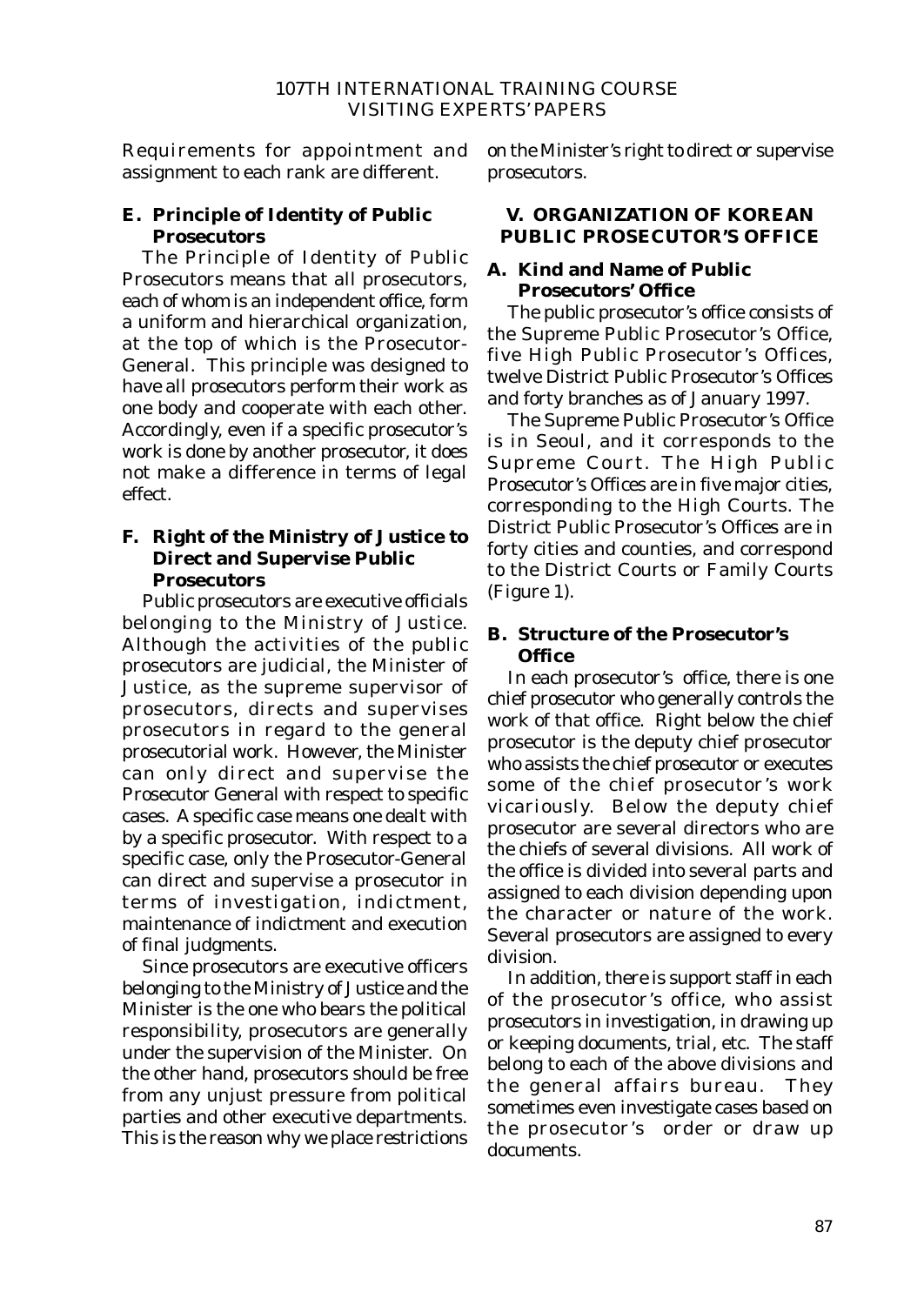### **VI. DIRECT INVESTIGATION BY PROSECUTORS**

## **A. Necessity of Direct Investigation**

When a crime is committed, the police officers that belong to the National Police Agency usually conduct the criminal investigation. However, public prosecutors themselves conduct criminal investigations in the case of special offenses such as corruption by public officials, tax evasion, offenses related to huge economic incidents, and intellectually and legally complicated offenses. To increase the efficiency of criminal investigation for such cases, the Supreme Public Prosecutor's Office established the Central Investigation Department and the District Public Prosecutor's Office established the Special Investigation Department.

## **B. Supreme Public Prosecutor's Office and Central Investigation Department**

## **1. Organization**

 The Supreme Public Prosecutor's Office (hereinafter called SPPO) consists of the General Affairs Department, the Central Investigation Department (hereinafter called CID), the Criminal Department, the Violent Crime Department, the Public Security Department, the Inspection Department, the Criminal Trial and Civil Litigation Department, and the Administration Bureau. The Chief Public Prosecutor is in charge of each department, except the Administration Bureau, of which is headed by an administrative official.

The Director of the CID, the Chief Public Prosecutor, has under his control five senior public prosecutors who are the Director of the Investigation Planning Office, the Criminal Intelligence Management Officer, and the heads of Divisions I, II and III. The Director of the Investigation Planning Office is a veteran senior public prosecutor and has the same rank as the Deputy Chief Public Prosecutor in the District Public

Prosecutor's Office. Senior public prosecutors are usually in charge of the Criminal Intelligence Management Office or Divisions I, II, and III. As of September 1, 1997, seventy officers were working in the CID.

#### **2. Duties**

The main duty of Divisions I, II, and III is to investigate special criminal cases, whereas the Criminal Intelligence Management Office collects and manages criminal information. In relation to the administrative service, the Investigation Planning Office makes plans of investigative operations, controls and supervises them, and cooperates with other institutions dealing with criminal investigation. Divisions I, II and III are under the control of the Investigation Planning Office. The CID mainly investigates corruption by high-ranking government officers such as ministers of the government, members of the National Assembly, presidents of banks, and other high-ranking officers in the central government. This Department also investigates criminal cases connected to huge economic incidents—e.g., tax evasion by a conglomerate.

## **C. Special Investigation Department in the District Public Prosecutor's Office**

#### **1. Organization**

Special Investigation Departments have been established in eight District Public Prosecutor's Offices and consist of a senior public prosecutor, three or four public prosecutors and special agents. As an exception, there are three senior public prosecutors, eighteen public prosecutors, and 100 special agents in the Seoul District Public Prosecutor's Office. The special agents are public prosecutor's office personnel, but they are not police personnel.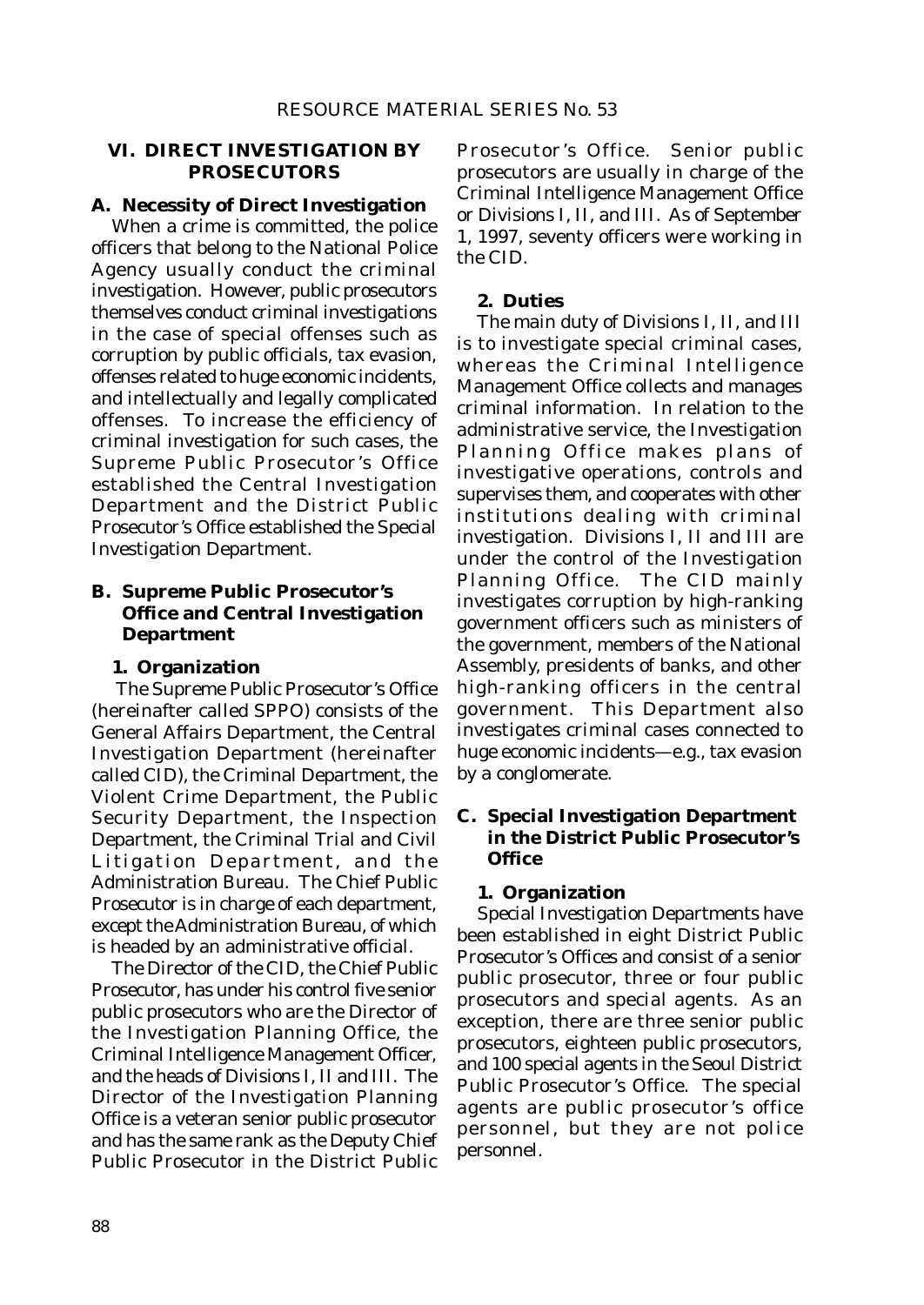## **2. Duties**

These departments investigate special criminal cases including corruption by public officials and tax evasion. These departments also collect data and information related to special crimes.

## **D. Investigation Procedure**

In criminal cases, the police and thirtyfour special investigative agencies initiate the basic investigation. However, the Criminal Procedure Code vests the power of initiation and the conclusion of criminal investigation solely in the public prosecutors. Therefore, the police and special investigative agencies serve only as assistants to the public prosecutors and should conduct their investigations in accordance with the general standard and/ or special directions issued by the public prosecutors and transfer all cases mandatorily to the public prosecutors for the conclusion of investigations.

Public prosecutors themselves directly investigate criminal cases related to nationally recognized high-profile incidents or intelligence cases.

## **1. Criminal Information Collection**

One of the most important operations in criminal investigation is the collection and management of criminal information. As the society rapidly changes, criminal methods and types become manifold, organized and sophisticatedly intelligent. Under such circumstances, the necessity of a systematic management and collection of criminal information was raised by the public prosecutor's offices. Accordingly, the CID in the SPPO established the Criminal Intelligence Management Division on March 1, 1995. Since then, twelve District Public Prosecutor's Offices and forty branches established a Division. Division officials collect criminal information through diverse sources—especially through minute books of national and local assemblies, articles of journals and newspapers, and rumors in the stock markets.

## **2. Enforcement Group**

In the Special Investigation Department of the Seoul District Public Prosecutor's Office, there are six enforcement groups consisting of two to three public prosecutors and about 10 special agents. They investigate criminal cases on the basis of their speciality. The head of each enforcement group is managed by a public prosecutor of varied experiences. Each group has its own specialized field such as the financial and economic field, the construction and scientific technology field, and the corruption field. However, the enforcement groups are not restricted to their corresponding specialized field. Each group can investigate other fields, if necessary.

Other District Public Prosecutor's Offices are planning to establish such an enforcement group.

## **3. Money Laundering and Its Trace**

The most important factor in the investigation of corruption by public officials is tracing the source of the bribe that public officials received. Because the bribery of public officials takes several stages and because it is clandestine and intelligent, it becomes more and more difficult to trace the source.

In regards to money laundering, the Financial Action Task Force on Money Laundering (FATF) was established at the G7 Summit in 1987 to provide policies coping with money laundering. Twentysix countries of the OECD are affiliated with the FATF. Korea is now considering joining it.

Korea does not have a "Money Laundering Control Act", which criminalizes money laundering itself. However, Korea enacted "The Special Act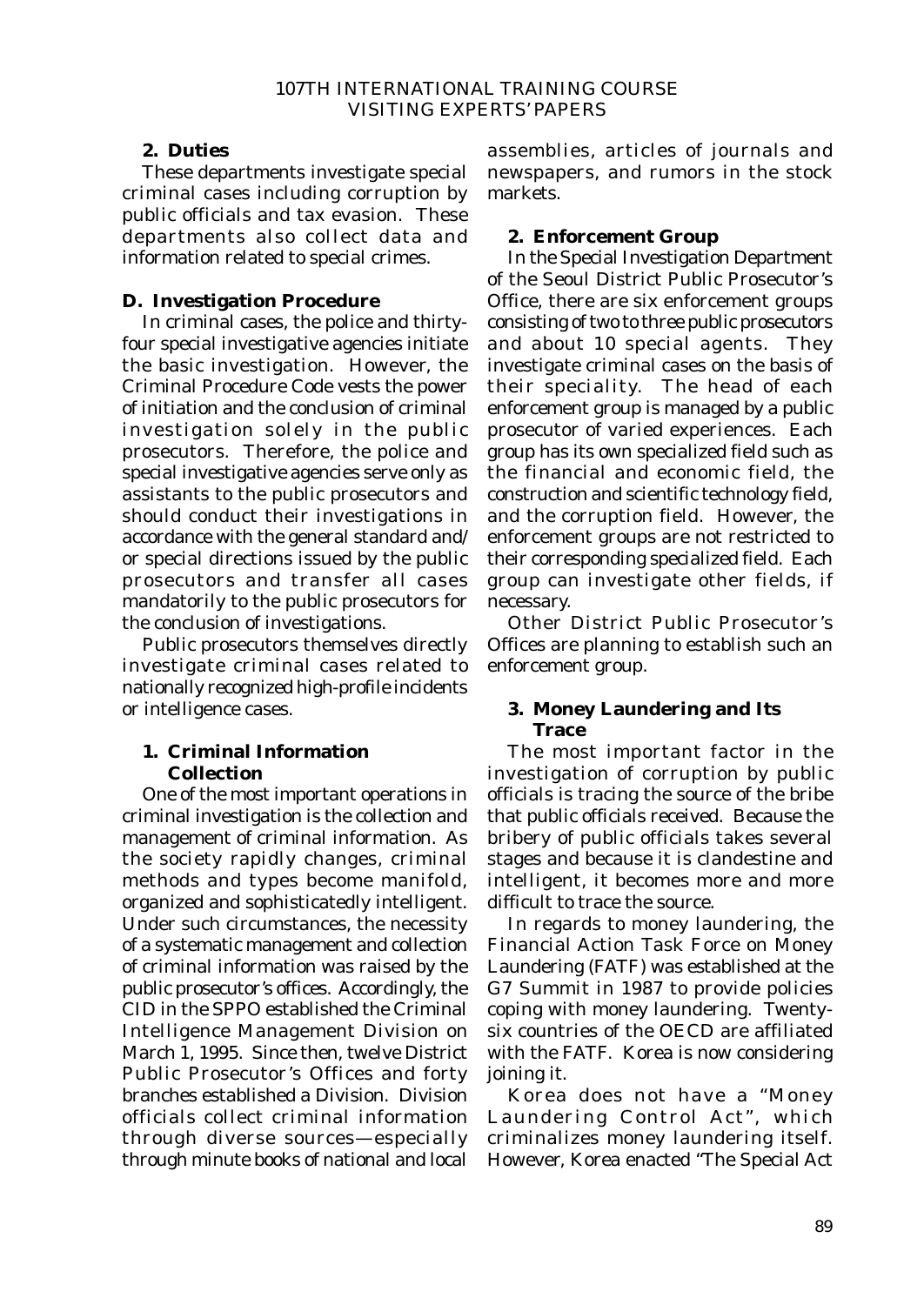against Illicit Drug Trafficking", which contains punishment provisions for money laundering related to drug crimes. Consequently, only money laundering related to drug crimes is criminalized and can be punished in Korea. Even though it is necessary to crimiminalize money laundering itself, it is difficult to do so because of the protection of confidentiality in financial transactions.

To trace illegal fund, the SPPO organized an investigation team consisting solely of officers of the Office. If necessary, the Office can request the dispatch of officers from the Bank Inspection Board and the National Tax Administration. The SPPO published the book, "The Reality of Financial Transaction and Its Trace," which speaks about money laundering and the investigations surrounding it.

#### **4. Places of Investigation**

In the past, public prosecutors used hotels or secret places to maintain confidentiality in the investigation of corruption by high-ranking government officials and tax evasion by a conglomerate. In principle, public prosecutors investigate such cases only inside the building of the public prosecutor's offices now. The SPPO and the Seoul District Office have special investigation rooms which only prosecutors in charge are admitted. Even other fellow prosecutors are restricted from entering.

### **F. Prosecutor's Investigation and the Mass Media**

Because the effect of the prosecutor's investigation on the society is enormous, reporters always pay attention to prosecutors who are in charge of important cases in order to obtain important sources of information. Reporters also try to catch people who come to the Office in relation to the investigation and thereby attempt to cover all stories about the investigation. However, the Office does not provide them with any information about the people involved in order to protect their rights and the secrecy of the investigation before the trial. According to Korean Criminal Law, prosecutors, police officers and other personnel connected to the investigation can be punished when they release information before the trial. Sometimes, reporters discover the investigation information through the copy of arrest or search warrants obtained in court. This is because they have easy access to the warrant in court.

From the viewpoint of the mass media, the people have a right to know and thus the mass media, emphasizing freedom of the press, try to report the facts. The problem is that media agencies compete with each other to report unproven or unconfirmed information and rumors. Such reports themselves may interrupt the investigation and violate civil rights. Thus, prosecutors ask for the correction of news based on unproven information by the responsible media agency and prohibit the reporters from entering the Public Prosecutor's Office. Sometimes, the press club itself prohibits the reporters responsible for the news from gaining access to the press club room of the Office.

## **VII. THE CORRUPTION CASE OF FORMER PRESIDENT ROH TAE WOO**

Since October 1995, the CID investigated the charges of bribery and graft cases of former President Roh Tae Woo, along with the then Defense Minister, presidents of banks, and the other highranking government officials. I introduce now the bribery and graft cases of former President Roh.

#### **A. Background of Investigation**

After the Real Name Financial Transaction Regulation came into effect in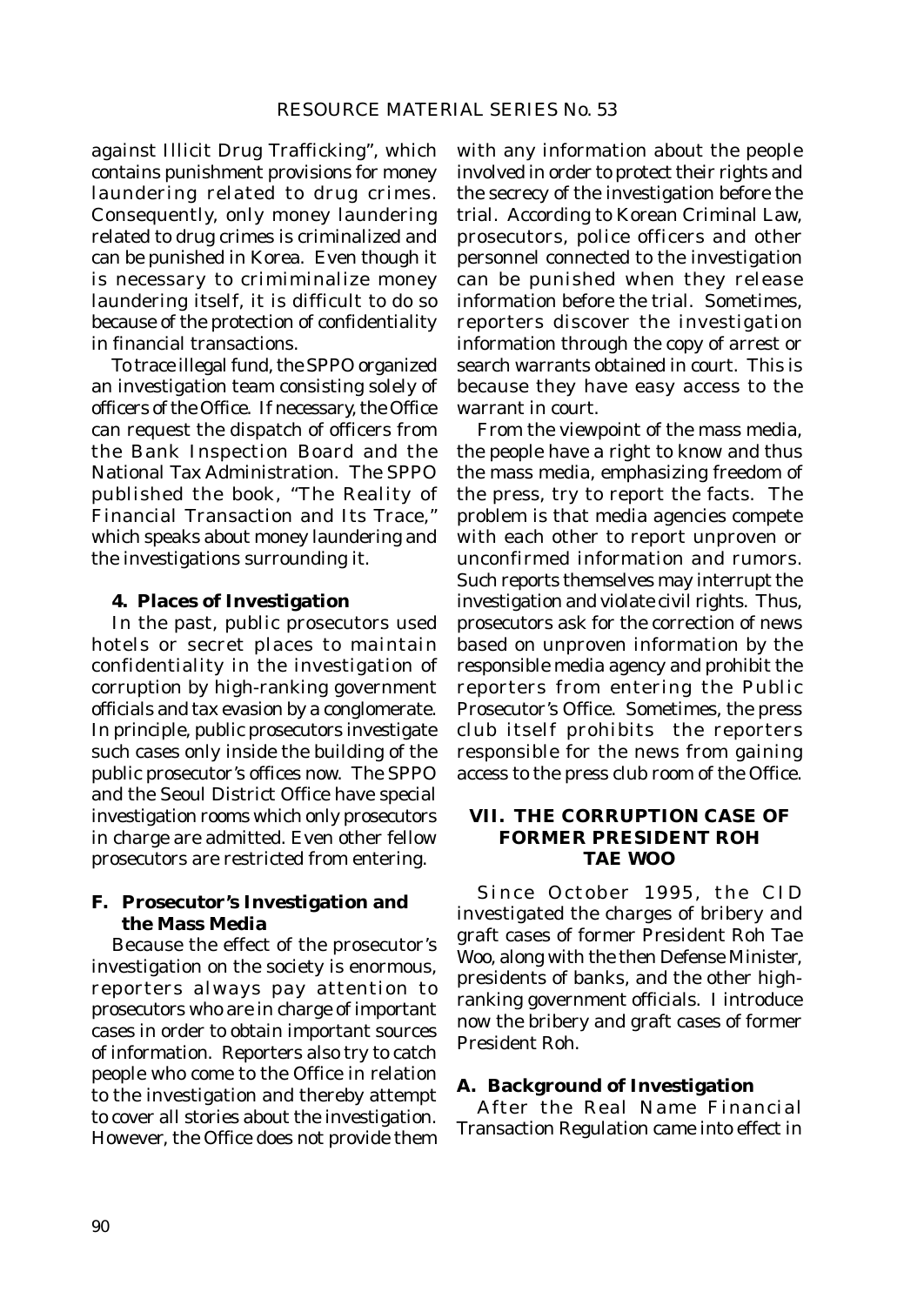August  $12$ ,  $1993$ ,<sup>1</sup> there was a rumor of a huge slush fund circulating in the stock markets and the private loan markets. In August 1995, the Government Management Minister Seo Seok-jai at that time reportedly told reporters under the condition of being "off the record" that close aides of one of the two former presidents had approached the ruling camp and asked whether the fund, amounting to 400 billion won (US\$500 million dollars), could be converted to the former president's bank accounts using fake and borrowed names. This rumor was reported by the press.

Along with the increase in the national interest and suspicion of the slush fund, Congressman Park Kay-dong of the opposition Democratic Party announced at the National Assembly's plenary session in October 19, 1995 that the former President Roh had several bank accounts using borrowed names. Congressman Park presented bank account balances as evidence of the slush fund. Bank clerks confirmed the evidence on the same day. Accordingly, the prosecutorial authorities began to investigate the case, with a strong will, that although it was a historical bribery and graft case of a former president which had never happened in Korea before, prosecutorial authorities would convict him and, if found guilty, impose a severe sentence on the purpose of the improvement of justice in Korea, and in turn resolve the suspicion that people have about public officials.

## **B. Investigation Process**

Holding the search warrant for Roh's bank accounts that Congressman Park revealed, the CID traced the slush fund and summoned the then Chief of Presidential Security Service. The CID confirmed that Roh had several bank accounts of the slush fund. The amount of total transactions in Roh's accounts was approximately 74 billion won (US\$100 million) and the balance was 36.5 billion won (US\$45 million dollars). These accounts had been managed by a presidential resident financial officer. It was revealed in the process of the investigation that the presidential financial officer followed the order of the Chief of the Presidential Security Service and opened several bank accounts using borrowed names in several banks. After this investigation, Roh announced in his apology speech that for five years during his presidency, he received about 500 billion won (about US\$630 million) from business owners and that the remainder of the accounts was 170 billion won (US\$212 million).

Roh was summoned on November 1, 1995 and became the first former president in Korean history to be arrested and detained in prison on November 16th for the violation of the special act on additional punishment for bribery. The next day, the former Chief of the Presidential Security Service was arrested and detained too.

Along with the arrest, more than sixty people related to the case of false name bank accounts, most of whom were highranking government officers and bankers, were summoned and investigated. In relation to the bribery, about 200 businessmen, including thirty-nine of the nation's major business owners, were brought in for interrogation. In relation to obtaining illegal real estate, about forty people including Roh's relatives by marriage and his close aids were investigated. In relation to the investigation of money laundering and the illegal purchase of real estate, 500 bank accounts were traced and investigated.

For the investigation of this huge slush fund case, the prosecutorial authority mobilize ninety-two officers, including the Investigation Planning Officer, public

<sup>1</sup> Under the presidential decree on the mandatory use of real names in all financial transactions, no fund can be opened using either a false or borrowed name.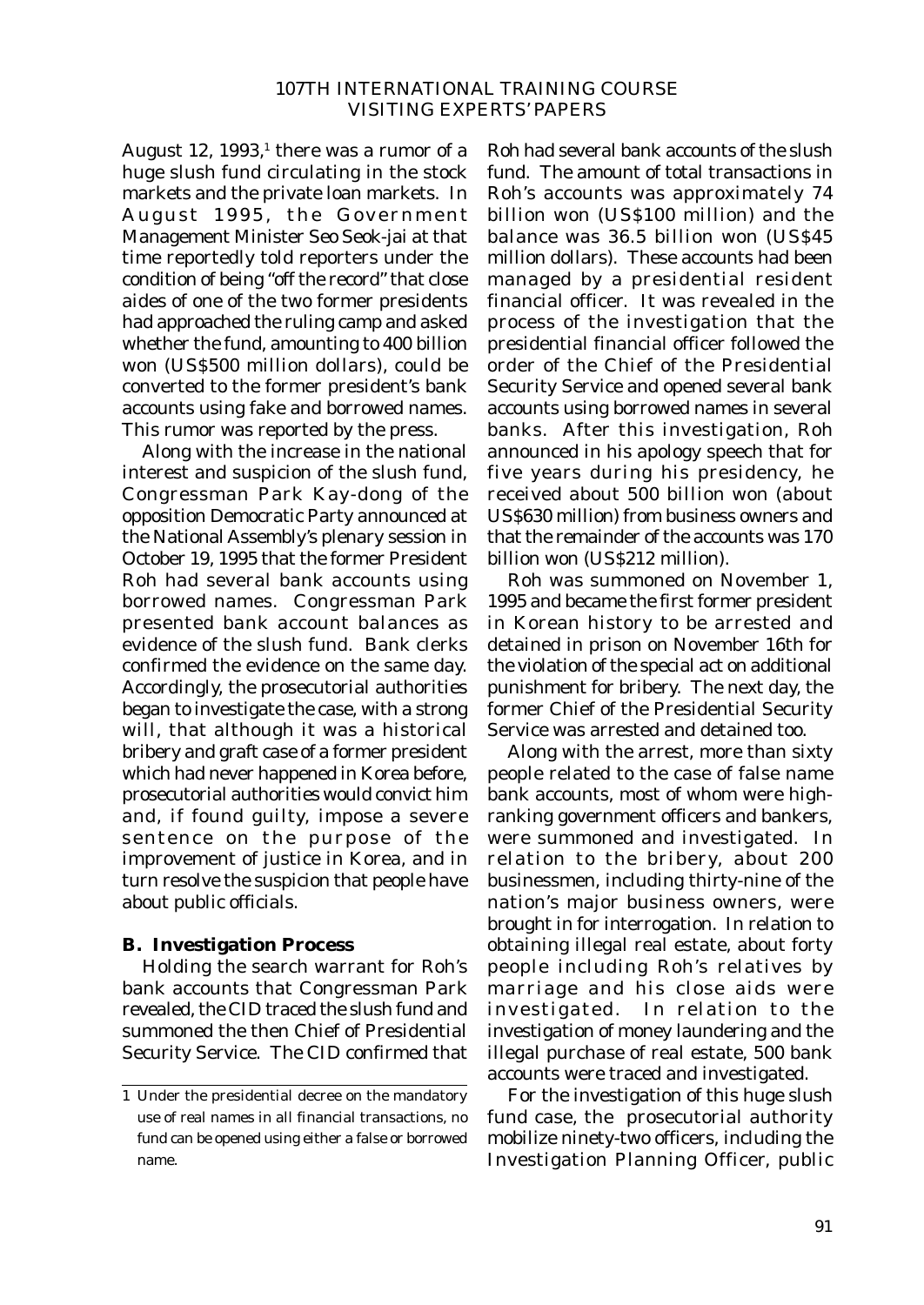prosecutors of Divisions II and III in the CID, public prosecutors of the Seoul District Prosecutor's Office, officers from the Office of National Tax Administration, and officers from the Bank Supervision Office.

## **C. Indictment**

Indictments were determined by the situation in which big business owners gave bribes in return for government favors, the size of the bribes, the criminal histories of the big business owners, and the effect of the indictment on the domestic and international economy. On December 5, 1995, the investigation was terminated with the indictment of Roh and his aides with confinement, twelve fund raisers and business owners without confinement, and three bankers with a summary order. In the meantime, the request of the Securance Order for Collection of Equivalent Value on all of Roh's properties was accepted by the court, based on the Special Case Act of Confiscation for Crime of Public Officials. All of Roh's property was preliminarily seized before the indictment.

## **D. Result of Trial**

In the Seoul District Court, the court of original jurisdiction, Roh was sentenced to twenty-two years and six months in prison and was fined 283.8 billion won (about US\$354.2 million) on August 26, 1996. According to the Special Act for Speedy Litigation, the sentence of the first trial should be passed within six months from the date of indictment, and that of the trial of appeal and the last trial should be passed within four months from the date of receiving the trial record.

In the High Court, the court of appellate jurisdiction, he was sentenced to seventeen years in prison and fined 262.89 billion won (US\$328.6 million). The Supreme Court rendered a judgment dismissing Roh's appeal on April 17, 1997. Business owners who gave bribes to Roh were sentenced to imprisonment and suspension of execution of sentence in the appellate court.

## **VIII. CRIMINAL INVESTIGATION ORGANIZATIONS OF KOREA**

## **A. Organizations**

Criminal investigation organizations of Korea are divided into two categories. One is prosecutors and the other is judicial police officers. Judicial police officers are again divided into two groups, one of which is general judicial police officers and the other is special judicial police officers.

## **1. Prosecutors**

Prosecutors are an investigation organization as well as an indictment organization. The legal status of a prosecutor as an indictment and that of a prosecutor as an investigation organization are different from each other.

In Korea, prosecutors play a leading role in criminal investigation and therefore they are the czars of investigation in reality as well as in name.

## **2. Judicial Police Officers**

As I have already mentioned, judicial police officers are composed of general ones and special ones. Whereas the former can investigate any kind of crime, the latter's authority to investigate is limited in terms of subject matter or territory. In other words, special judicial police officers are basically members of the executive whose original work has little to do with criminal investigation. In order to take advantage of their expertise on a specific field, they are entitled to investigate specific crimes.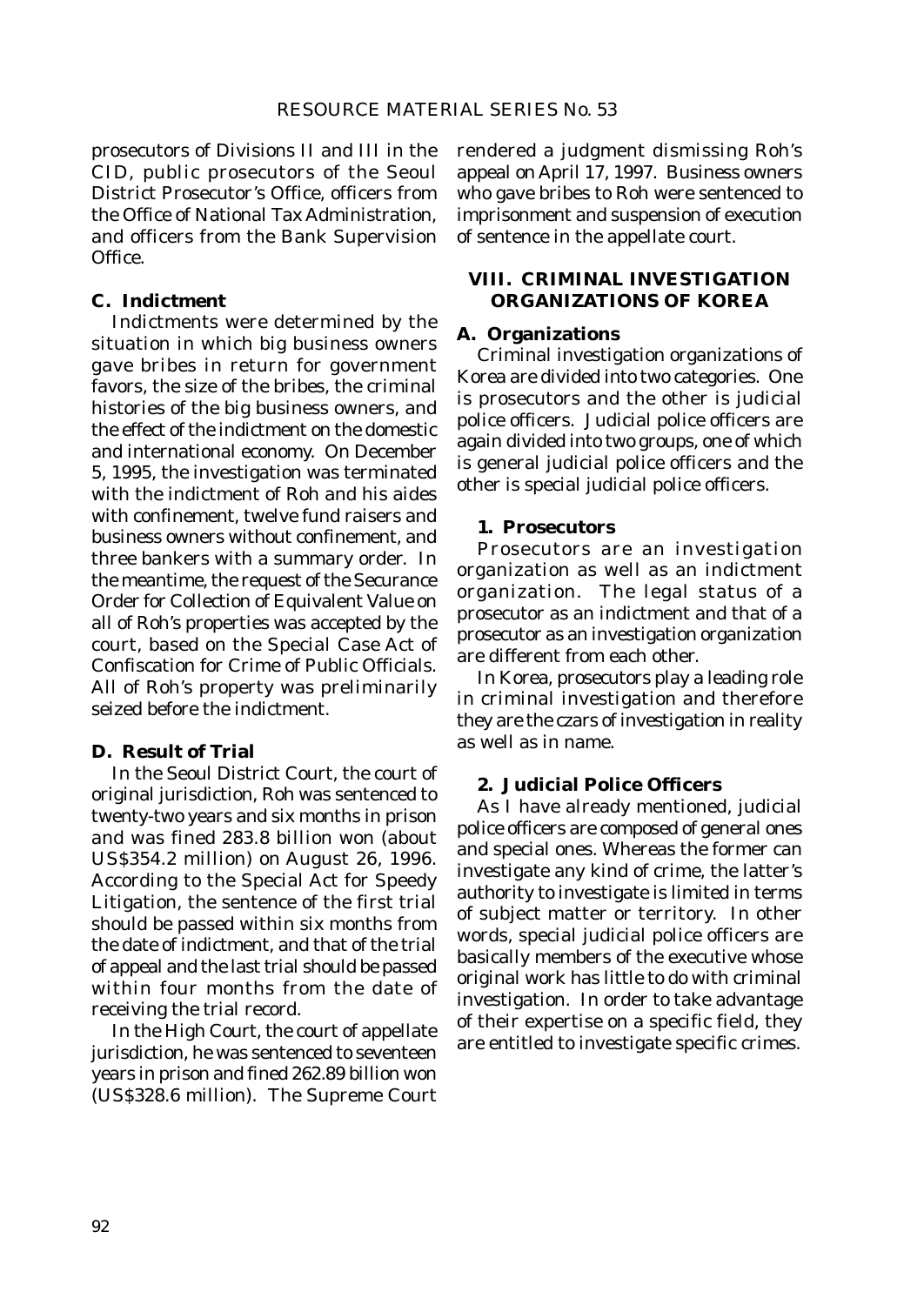# **B. Relationship between Investigation Organizations**

## **1. Relationship between Prosecutors**

In principle, a prosecutor is obliged to investigate crimes over which he/she has territorial jurisdiction. However, a prosecutor can investigate outside of his/ her territorial jurisdiction by requesting another prosecutor who has territorial jurisdiction over a specific crime. Sometimes, prosecutors go directly to a place outside of his/her territorial jurisdiction and investigate crimes in cooperation with the prosecutors assigned to that area.

## **2. Relationship between Prosecutors and Judicial Police Officers**

Under the Korean Criminal Procedure Law, the relationship between the prosecutor and the judicial police officer is not one of cooperation, but one of orderobeyance.

Accordingly, the prosecutor directs and supervises the judicial police officers in connection with criminal investigation and the police should obey the prosecutor's official order.

These duties of the prosecutor are essential in realizing the spirit of the rule of law which requires the protection of human rights and due process in the investigation of crimes.

Judicial police officers should obey any official order issued by the prosecutors. (Article 53 of the Korean Public Prosecutors' Office Act.) Moreover, the judicial police officers, as assistants of the prosecutors, can investigate crimes only under the control of prosecutors.

In case a judicial police officer does not comply with a prosecutor's order or commits any unjust act in connection with performing his duty, that prosecutor can, through his chief prosecutor, request the officer to stop the investigation or request his superior officer to replace him. If necessary, prosecutors can request the police or other executive departments to dispatch some of their officers to the prosecutor's office. In order to ensure that prosecutors effectively control judicial police officers, Korean laws provide the following:

## **a) Prosecutors' authority to inspect the place of arrest or detention**

To deter unlawful arrest or detention, the chief prosecutor of the district public prosecutors' office or its branch offices dispatches prosecutors once a month to the place of the investigation organizations where a suspect is being arrested or detained. The inspecting prosecutor examines relevant documents and questions the arrestee or detainee. If there is reasonable ground to believe that any suspect has been arrested or detained in violation of due process, the prosecutor should release the suspect or order the judicial police officer to refer the case to the prosecutors' office. (Article 198-2 of the Korean Criminal Law.) The purpose of this system is to protect individual rights from unlawful infringement. This provision emphasizes the prosecutor's role as an advocate of human rights.

## **b) Right to request to the judge to issue an arrest warrant**

Under Korean law, the judicial police officer is not entitled to directly request to the judge to issue an arrest warrant. A judicial police officer should apply for an arrest warrant with the prosecutor. If such an application is made by a judicial police officer, the prosecutor examines the application documents and decides whether to request to the judge to issue the arrest warrant. The same is true of a warrant for search, seizure or inspection.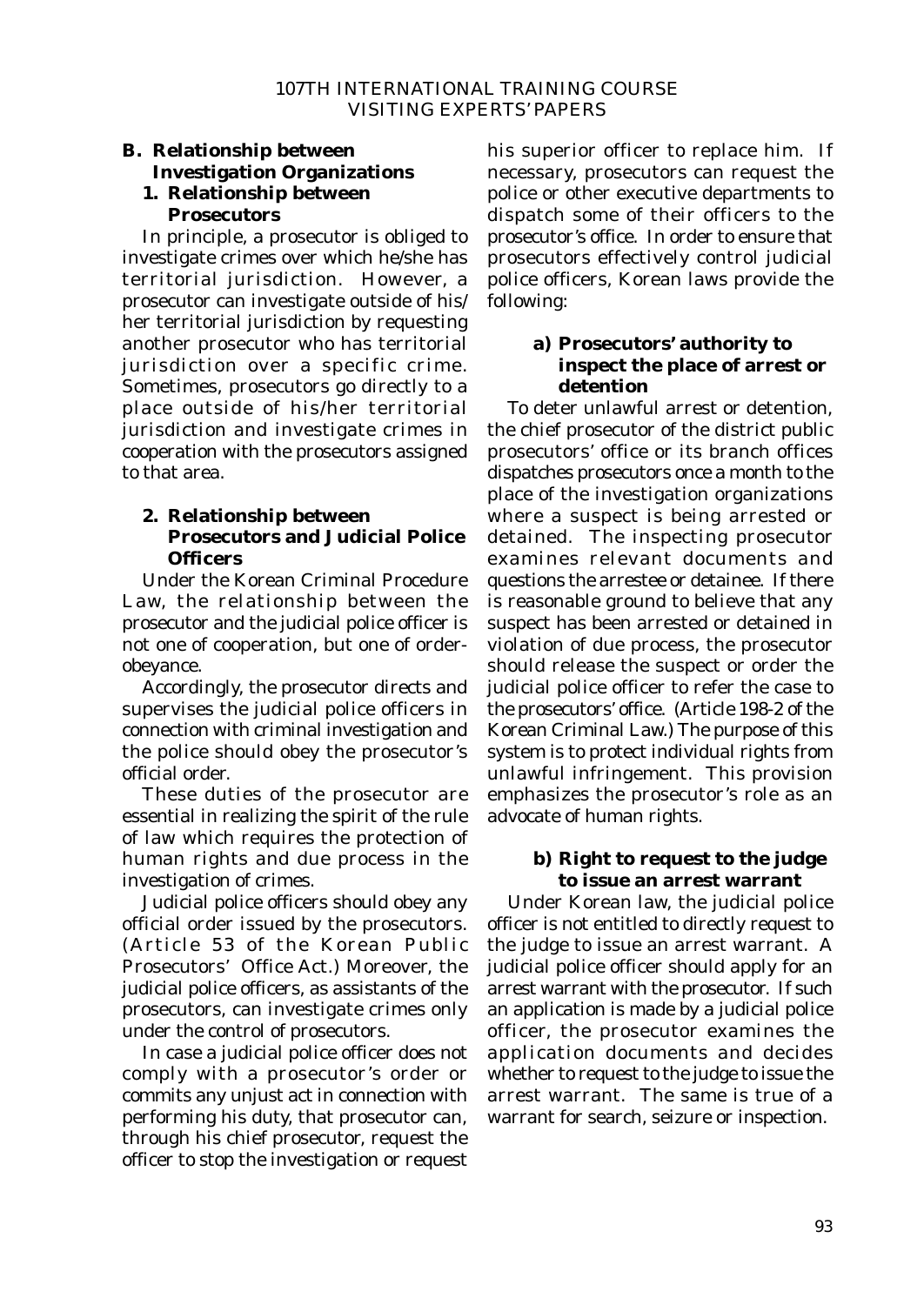## **c) Right to approve urgent arrest made by a judicial police officer**

Prosecutors or judicial police officers may arrest a suspect without an arrest warrant in cases where there is reasonable ground to believe that (1) the suspect has committed a crime punishable by death, life imprisonment or imprisonment for more than three years; (2) the suspect may destroy evidence or has escaped or may escape; and (3) it is practically impossible to obtain an arrest warrant from a district court judge because of urgency. Of course, prosecutors or judicial police officers should state the above reasons of urgency to the suspect before arresting him/her. When a judicial police officer urgently arrests a suspect, he should obtain the approval of a prosecutor immediately after the arrest. In reality, when a judicial police officer has made an urgent arrest, he immediately transmits the application documents of approval of arrest to the prosecutor by facsimile, Through this system, prosecutors can prevent judicial police officers from illegally arresting a person, thereby protecting human rights. This provision also serves as a tool which secures prosecutors' right to control judicial police officers.

## **d) Right to direct judicial police officers in connection with disposition of seized articles**

When judicial police officers (1) sell the seized article and keep the proceeds in custody; (2) return the seized article to its owner; or (3) temporarily return it to its owner, they must obtain prior approval of the prosecutor.

## **e) Judicial police officer's duty to report to the prosecutor**

When crimes happen which are related to national security or are socially important such as insurrection, foreign aggression, crimes related to explosives,

murder, etc., judicial police officers should immediately report to the chief prosecutor of the district having jurisdiction over the investigation. Moreover, judicial police officers are also obliged to report to the prosecutor on the occurrence of riots and important affairs or movements of political parties or social groups. Based on such reports, prosecutors take appropriate measures and direct judicial police officers.

## **3. Relationship between Judicial Police Officers**

## **a) Relationship between judicial police officers and judicial police staff**

Judicial police officers investigate crimes under the control of the prosecutors, and the judicial police staff investigates crimes under the direction of the prosecutors and judicial police officers. In other words, judicial police officers may investigate in their own name and authority, whereas judicial police staff only assists in the investigation of the prosecutors or the judicial police officers. In practice, however, judicial police staff draws up various kinds of investigation documents as proxies for judicial police officers.

## **b) Relationship between judicial police officers**

Judicial police officers who are the same in rank should perform their duty in cooperation with each other.

#### **IX. INDICTMENT**

In Korea, prosecutors have the sole authority to decide whether to prosecute a suspect, except in cases of the quasiindictment process by the court and petty crime indictment made by the police. This is called the principle of Indictment Monopolization.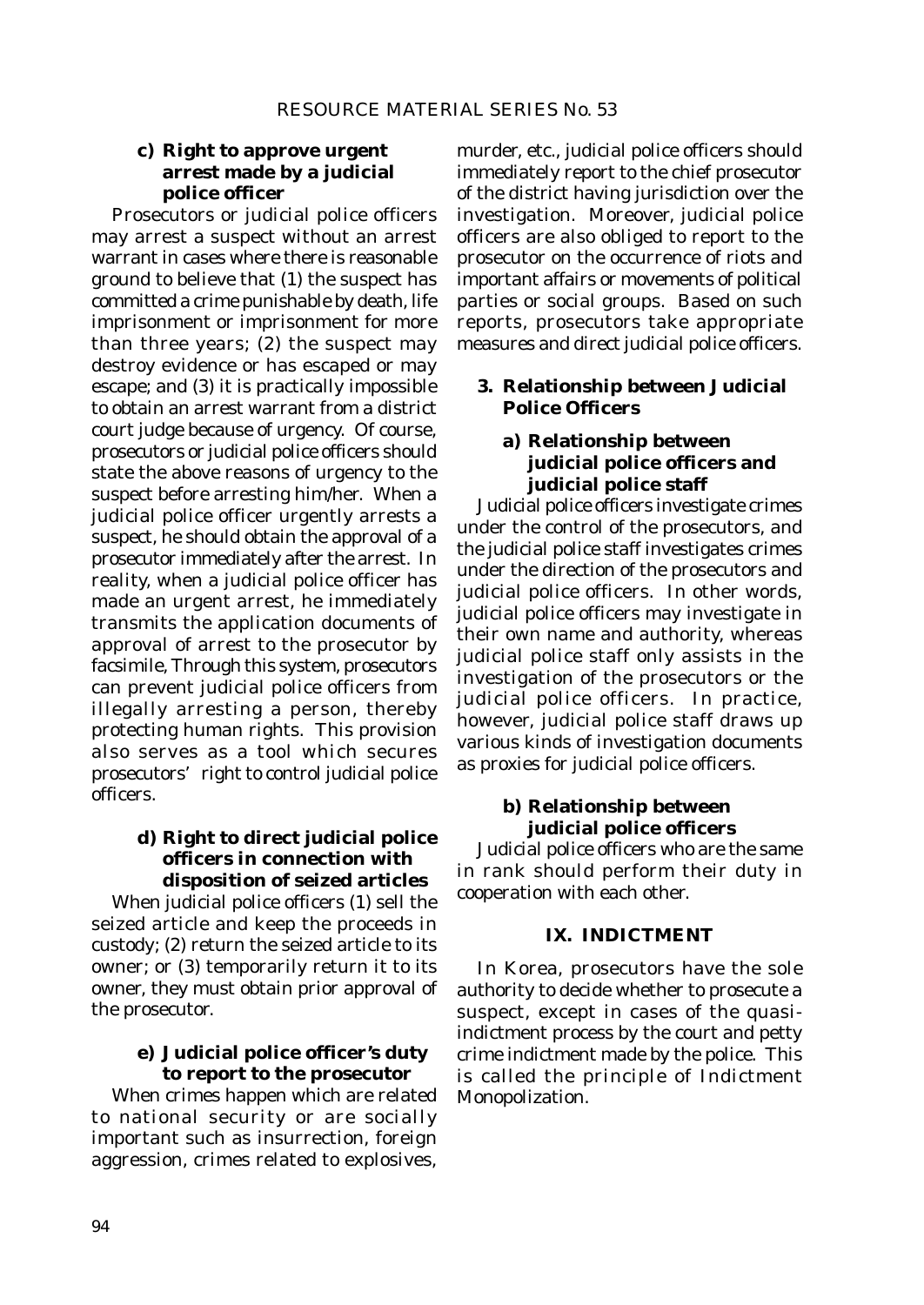#### **A. Presentation of Indictment**

To prosecute a suspect, the prosecutor should present an indictment to the court. Prosecution can not be made verbally or by way of wire.

In practice, the prosecutor draws up the indictment and submits it to the court. In case of prosecution with detention, arrest warrant (or urgent arrest document, arrest document against a flagrant offender), the detention warrant and a certificate of detention are attached to the indictment.

## **B. Principle of Presentation of Indictment Only**

In the indictment, neither documents nor things which can mislead the judge can be attached. Accordingly, prosecutors do not present documents or things such as complaints, inspection documents or expert's opinion at the time of prosecution.

## **X. DISCRETIONARY POWER OF PROSECUTORS (PRINCIPLE OF CONVENIENT PROSECUTION)**

## **A. Introduction**

Under Korean law, prosecutors have the discretionary power to suspend prosecution even if there is sufficient evidence to convict a suspect. This is called the Principle of Discretionary Prosecution. It is a concept contrary to the Principle of Compulsory Prosecution. Namely the Principle of Compulsory Prosecution means that the prosecutor should prosecute a suspect when there is sufficient evidence to convict that person in the prosecutor's opinion and the other requirements for prosecution are satisfied.

The purpose of the Principle of Discretionary Prosecution is to enable the prosecutor to take into consideration criminal policy in deciding whether to prosecutor a specific suspect. However, some lawyers are critical of this principle in that: (1) such principle can not effectively control prosecutors' arbitrary decision, and (2) it is possible that the exercise of the prosecution authority might be influenced by political pressure.

## **B. Discretionary Power and Its Criteria**

Section 1 of Article 51 of the Korean Criminal Procedure Law provides that the prosecutor may decide to suspend prosecution considering the factors enumerated in Article 51 of the Korean Criminal Law. The prosecutor may decide not to prosecute a suspect taking into account the suspect's age, character, pattern of behavior, intelligence, circumstance, relationship to the victim, motive and method for commiting the crime, results and circumstances after the crime. However, the factors enumerated in Article 51 of the Criminal Law are not words of limitation, and therefore prosecutors may exercise their discretionary power considering factors other than those enumerated in the article.

## **C. Reasons for Suspension of Prosecution**

Although it is up to the prosecutor to decide whether to suspend a prosecution, it is very difficult to definitely state the reasons for non-prosecution because the prosecutor must think about various factors relevant to a specific case in making the decision. For example, the prosecutor should consider whether non-prosecution would help the criminal's rehabilitation and not confuse social order. Although such criminal policy considerations have been materialized through a long period of practice, I can not deny the fact that the test for non-prosecution differs slightly from one prosecutor to another prosecutor. It is due to the different views of life of individual prosecutors. The test might also vary with the times or change in people's way of thinking. Accordingly, I can not definitely state the reasons for nonprosecution. However, Article 51 of the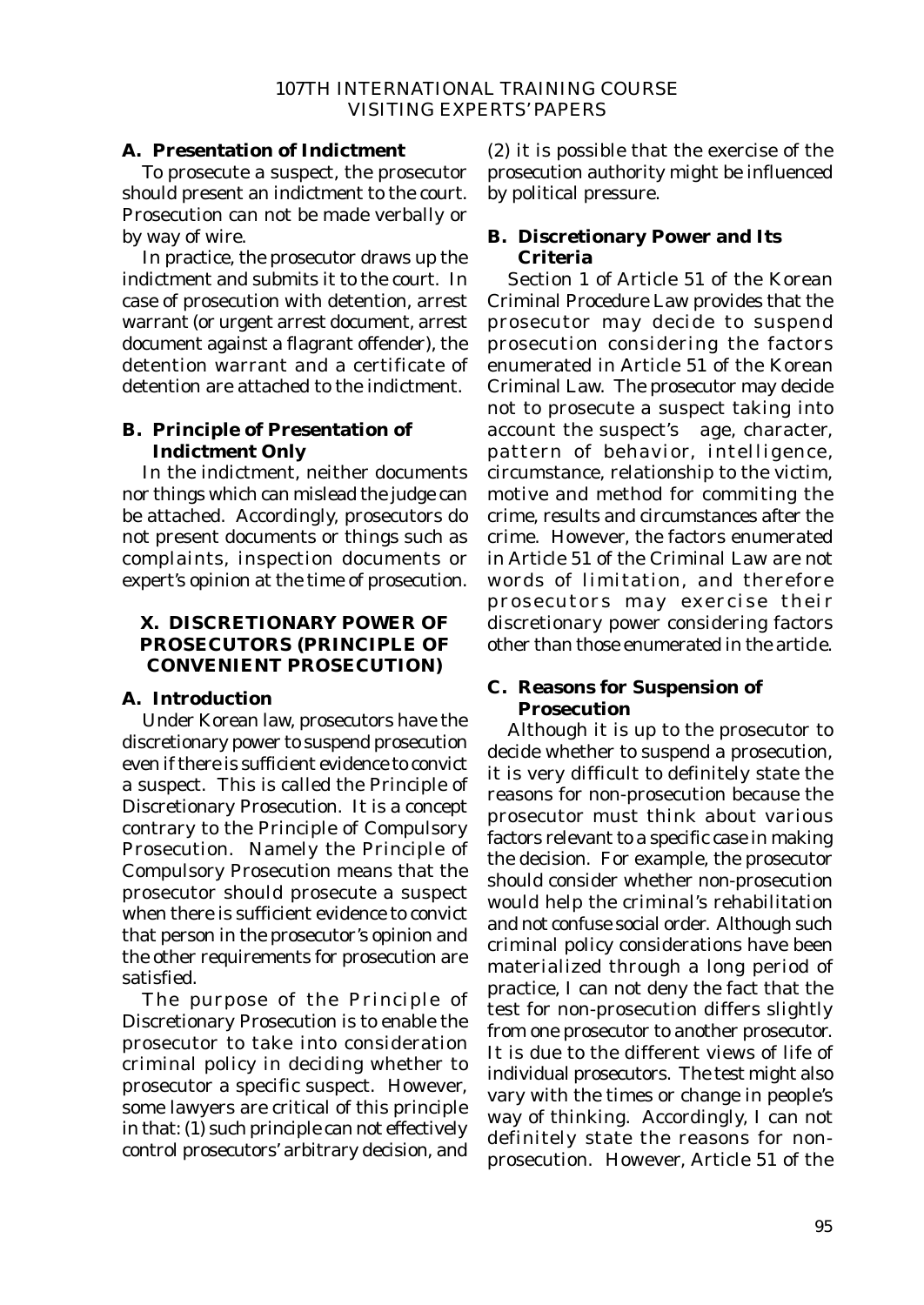Korean Criminal Law enumerates the following factors:

#### **1. Factors Regarding the Suspect**

#### **a) Age**

According to the age of the suspect, prosecution's disposition of the case might differ. Generally speaking, prosecutors deal leniently with juveniles, students and the aged.

## **b) Character and pattern of behavior**

The character, pattern of behavior, hereditary diseases, habit, career, prior convictions, etc., of the suspect are usually considered in making a suspension-ofprosecution decision.

#### **c) Intelligence**

Intelligence refers to the suspect's sensibility. Sensibility is measured by the suspect's academic career or extent of knowledge.

#### **d) Circumstances or environment**

The suspect's circumstances such as family background, vocation, work place, living standard, relationship with classmates and parental guidance are considered in making the non-prosecution decision. In addition, the prosecutor also takes into account the effect of prosecution upon family members of the suspect.

#### **2. Relationship to the Victim**

Whether the suspect is a relative to the victim or collegue in the work place is also one of the factors.

#### **3. Factors on the Crime a) Motive for commiting the crime**

Whether the crime is a premeditated or non-premeditated one, whether it was provoked by the victim, or whether the

negligence of both the suspect and the victim has combined to cause the accident are also important factors in making a suspension-of-prosecution decision.

#### **b) Method and result of the crime**

The dangerousness of the method of commiting the crime, the profits the suspect has gained from the crime, the people's concerns on the crime, the effect of the crime on society, the extent of the damage and the degree of possible punishment are also considered by the prosecutor. In addition, the prosecutor considers whether there exist reasons to aggravate or mitigate punishment.

## **4. Circumstances after the Commission of the Crime**

## **a) Factors related to the suspect**

Whether the suspect repents the crime, has apologized to the victim, has tried to compensate for the damages inflicted on the victim, has escaped or has destroyed evidence are important factors in making a suspension-of-prosecution decision.

#### **b) Factors related to the victim**

Whether the damages inflicted on the victim have been recovered, and whether the victim wants the suspect to be punished are also considered.

#### **c) Other factors**

Other factors considered are social circumstances, change of people's sentiment, time period elapsed after the commission of the crime, repeal of law, change of the extent of punishment, etc.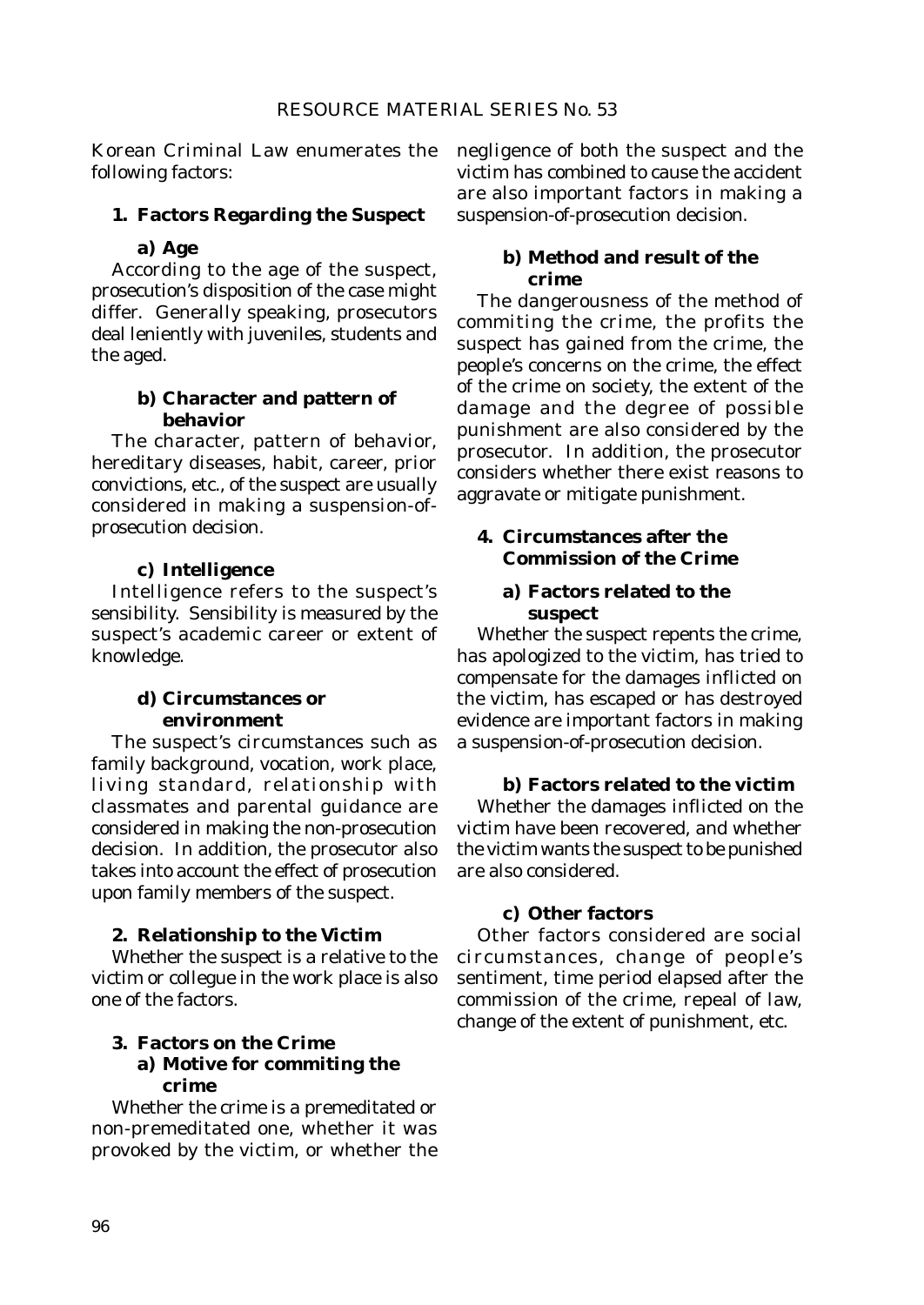## **D. Procedure for a Decision of Suspension of Prosecution**

## **1. Written Oath**

In practice, the prosecutor reprimands the suspect for commiting a crime and has him/her write an oath stating that he/she will not commit a crime again in the future. Irrespective of whether the suspect is detained or not, the prosecutor summoms, admonishes the suspect and has that person write an oath.

In reality, however, the prosecutor sends an admonishing letter to the suspect instead of having him/her write an oath when he/she is not detained. As you may have guesed, it is to reduce the prosecutor's work load.

When the suspect is a juvenaile or student, the prosecutor also has the suspect's parent or teacher submit a written oath to the prosecutor stating that he/she will supervise the suspect well so that the suspect will not commit a crime again in the future.

## **2. Arrangement for the Suspect's Protection**

When making a suspension-ofprosecution decision, the prosecutor may entrust the suspect to his/her relative or a member of the Crime Prevention Volunteers Committee. In case there is no person to take the suspect or it is inappropriate in the prosecutor's opinion to entrust the suspect to the above-stated person, the prosecutor may request social organizations such as the Korean Rehabilitation and Protection Corporation to protect the suspect.

## **3. Disciplinary Action**

In principle, when the prosecutor makes a decision of suspension of prosecution against a public official because the crime committed is a trivial one, the prosecutor should ascertain the result of the disciplinary process held by the organization to which such public official belongs. Moreover, within 10 days from the beginning of the investigation against a public official, the prosecutor is obliged to notify the organization to which that official belongs of the fact that investigation is going on. Generally speaking, such organization does not proceed with disciplinary action against the public official. Consequently, it is rare for the prosecutor to ascertain the results of disciplinary action before making a suspension-of-prosecution decision against a public official.

## **E. Suspension-of-Prosecution Decision for Juvenile Offenders on the Fatherly Guidance Condition**

Suspension of prosecution for juvenile offenders on the fatherly guidance condition is the suspension of prosecution for juvenile offenders under the age of 18. It is a suspension-of-prosecution decision on the condition that the offender is subject to the protection and guidance of a member of the Crime Prevention Volunteers Committee for a period of six months to twelve months after the decision, depending on the possibility of commiting a crime again in the future. The volunteers are nominated by the chief prosecutor of the district public prosecutors' office. We have operated this system nationwide since January 1, 1981 to prevent juvenile offenders from being repeat offenders and to rehabilitate them into sound and reasonable citizen. To make this decision, the prosecutor should select the person to protect the offender among the members of the Crime Prevention Volunteers Committee, hand in a referral document to the person, receive from that person a certificate stating that he/she has received the custody of the offender and would bear the responsibility of protecting and guide the offender. Of course, the prosecutor should have the offender and his/her patron submit written oaths.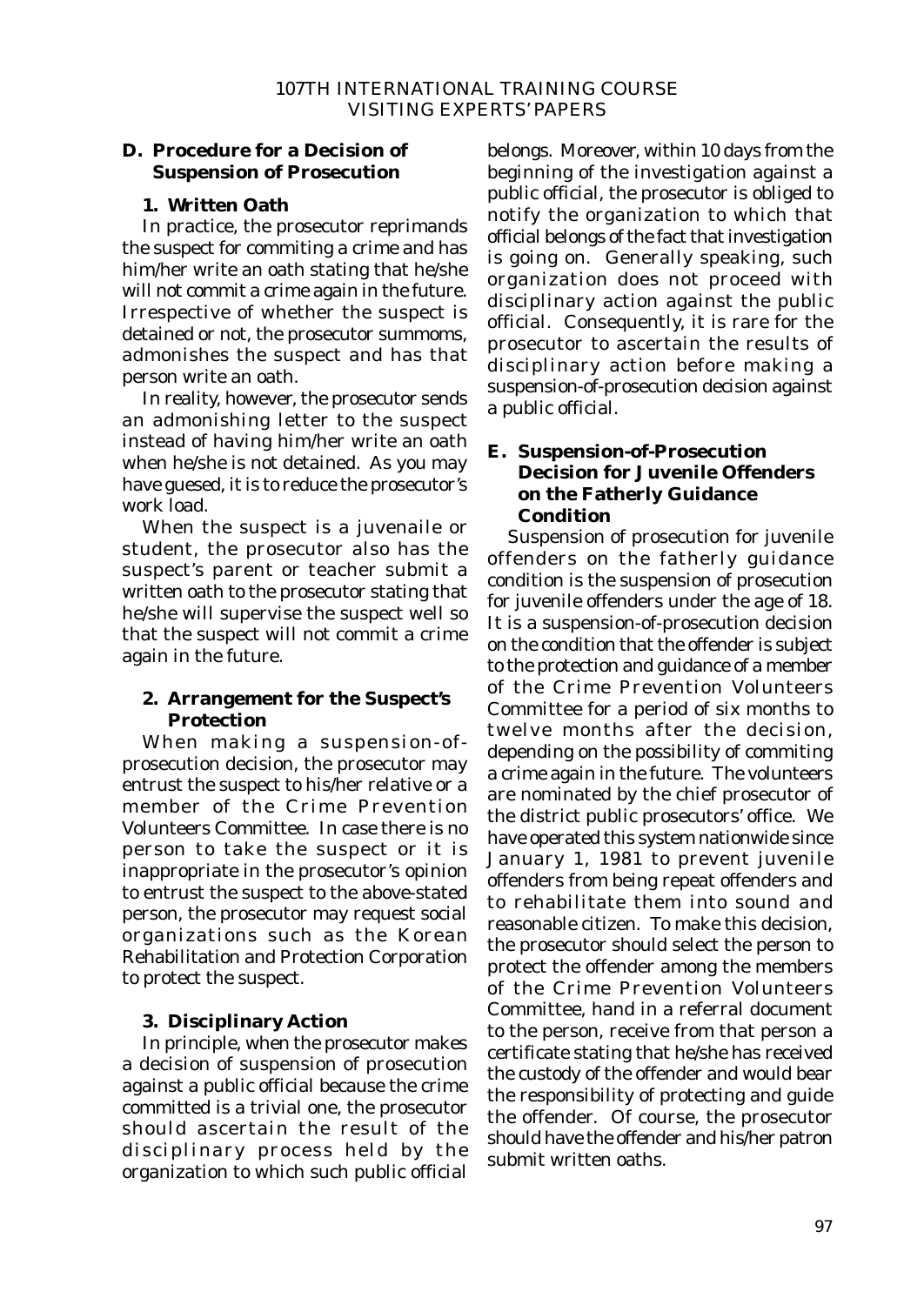Even after the decision, at least once a month the prosecutor receives from the volunteer how he/she is instructing and guiding the offender. They also, continue to cooperate with each other.

If the offender does not comply with the volunteer's guidance or commits another crime, the prosecutor may remand the suspension-of-prosecution decision and prosecute the offender.

In light of the low rate of such offenders commiting another crime and the high rate of usage of this system, we can say that it has worked very effectively so far.

## **F. Suspension-of-Prosecution Decision on "the Protection and Surveillance Committee" Guidance Condition**

This is for offenders who need protection and guidance by experts for a period of six to twelve months depending upon the possibility of the offenders commiting another crime in the future. Suspension of prosecution is made on the condition that the offender is subject to the protection and guidance of the Protection and Surveillance Committee.

The prosecutor entrusts the offender to a member of the committee. The procedure for this disposition is similar to the suspension-of-prosecution decision on the fartherly guidance condition. However, this system applies to adult offenders as well.

## **G. Limitation on the Prosecutor's Discretionary Power Not to Prosecute**

The dangerousness of the principle of discretionary prosecution is that the prosecutor might abuse the power or that the decision will be affected by political pressure. Accordingly, Korean law places some restritions on such power:

#### **1. Quasi-prosecution by the Court**

When a complainant is notified that the prosecutor has made a non-prosecution decision, that person may apply for a ruling to the High Court corresponding to the High Public Prosecutor's Office to which the prosecutor concerned belongs. If the High Court holds that the prosecutor's decision of non-prosecution was inappropriate and refers the case of a district court judgment, prosecution is presumed to have been made to the district court. However, this system applies only to crimes regarding abuse of authority by public officials.

## **2. Appeal on the Prosecutor's Decision of Non-prosecution**

When a complainant is notified that the prosecutor has decided not to prosecute a certain person, he/she may appeal to the competent chief prosecutor of the High Public Prosecutor's Office to which the prosecutor belongs. If the appeal is dismissed, the complainant may reappeal to the Supreme Public Prosecutor's Office.

#### **3. Notification of Non-prosecution Decision and Reasons**

Although this is not a direct limitation on the prosecutor's power of nonprosecution, it works as an indirect limitation on such power in that it places psychological pressure on the prosecutor.

## **XI. THE CASE OF ILLEGAL LOANS TO HANBO CONGLOMERATE**

#### **A. Motive of the Investigation**

On January 23, 1997, the promisory notes and checks issued by Hanbo Steel Company, the main company of the Hanbo Conglomerate, were dishonored. After that the notes and checks issued by other companies belonging to and dealing with the Hanbo Group were also anticipated to be dishonored, and as a result, it gave rise to serious chaos in the national economy.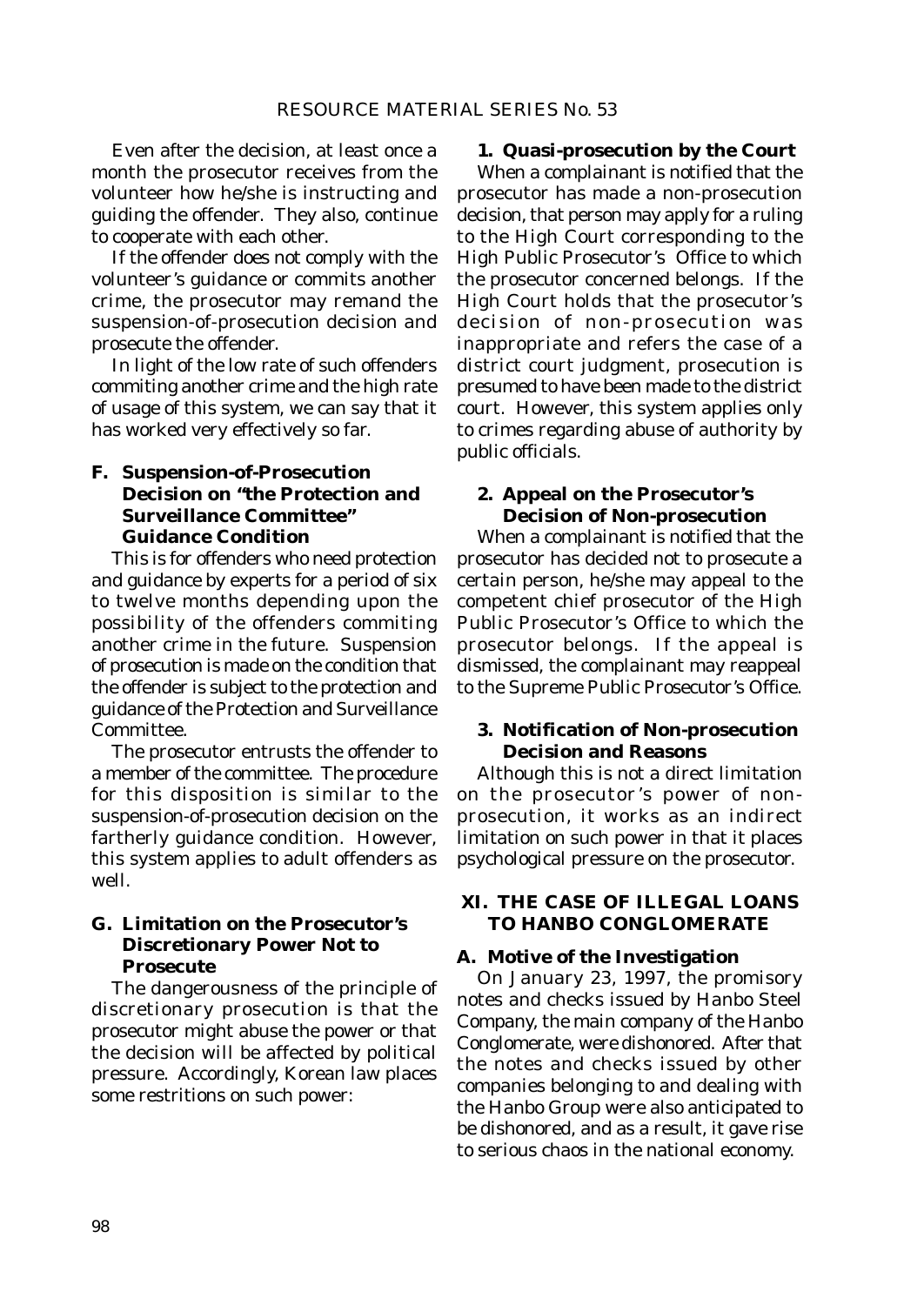Hanbo Conglomerate took over Kumho Steel Company in Pusan and established Hanbo Steel Company in December 1984. It also proceeded with the construction of Steel Production Facilities at Dangjin with the credit award from banking facilities in December 1990 when the manufacturing capacity of Hanbo Steel Company faced its limit according to the boom of steel production.

There was a nationwide suspicion that President Jeong Tae Soo of Hanbo Group made a secret fund of an enormous amount in the course of the construction of the Dangjin Steel-Production Facilities, and that such embezzlement committed by Jeong was possible due to his connections with politicians, high-ranking officers and staff members of banking facilities.

The CID of the SPPO started the investigation of the cause of the Hanbo nonpayment on January 27, 1997 under its own decision that the disclosure of the cause and result of the Hanbo case would be helpful for the recovery of the national economy stricken by the Hanbo nonpayment.

### **B. Process of the Investigation**

The CID at first conducted a secret investigation in order to clarify the nationwide suspicion arising from newspaper reports of the Hanbo non-payment on January 23, 1997.

The Central Investigation Department prohibited all 36 persons including the expresident of the Hanbo Group Jeong Tae Soo from going abroad on January 27, and searched 16 companies of the Hanbo Group including the headquarters of Hanbo and Hanbo Steel Company as well as the houses of Jeong Tae Soo and his sons.

On January 30, 1997, the CID summoned and questioned Jeong Tae Soo. It was found out that Jeong himself issued the dishonored notes and checks beyond the payment ability of Hanbo Group.

Jeong was also found to have received an enormous amount of credit funds from Hanbo Credit Union, one of the companies of Hanbo Group, which is forbidden by law. On January 31, 1997, the CID detained Jeong.

As our investigation went further, it was also found that Jeong made illegal requests to politicians and high-ranking officers of banking facilities in the course of credit awards and permission of authorization of business, and offered them a great sum of bribes in exchange.

From February 1 to 6, 1997, all seven chief persons of banking facilities who sponsored the credit funds supplied to Hanbo Steel Company had been summoned and interrogated about the process of the credit awards and the non-payment.

The present and ex-chief persons of banks who received bribes from Jeong Tae Soo, such as Shin Kwang Sik, Woo Chan Mok, and Lee Chol Soo, were arrested.

From Feburary 10 to 12, 1997, all five politicians—members of the National Assembly Hong In-Kil, Jeong Jae-Chol, and Whang Byung-Tae from the leading party (Shin-Han-Kook Party), another Assemblyman Kwon No Kap from the opposition party (Kuk-Min-Whoe-Eui Party), and the ex-Minister of Home Affairs, Kim Woo-Sok were summoned and interrogated. All of them were arrested as they were found to have received bribes amounting from 200 million to 1,000 million Won from Jeong Tae Soo in exchange for his illegal requests.

The CID tried very hard to find any evidence of embezzlement of the credit funds, on the one hand analyzing account books and computerized materials of Hanbo Group and on the other hand tracing 42 bank accounts of Hanbo Group with a search warrant.

However, these investigations were not easy because Hanbo Group, which had undergone the Sooso Scandal and the graft and embezzlement case of ex-President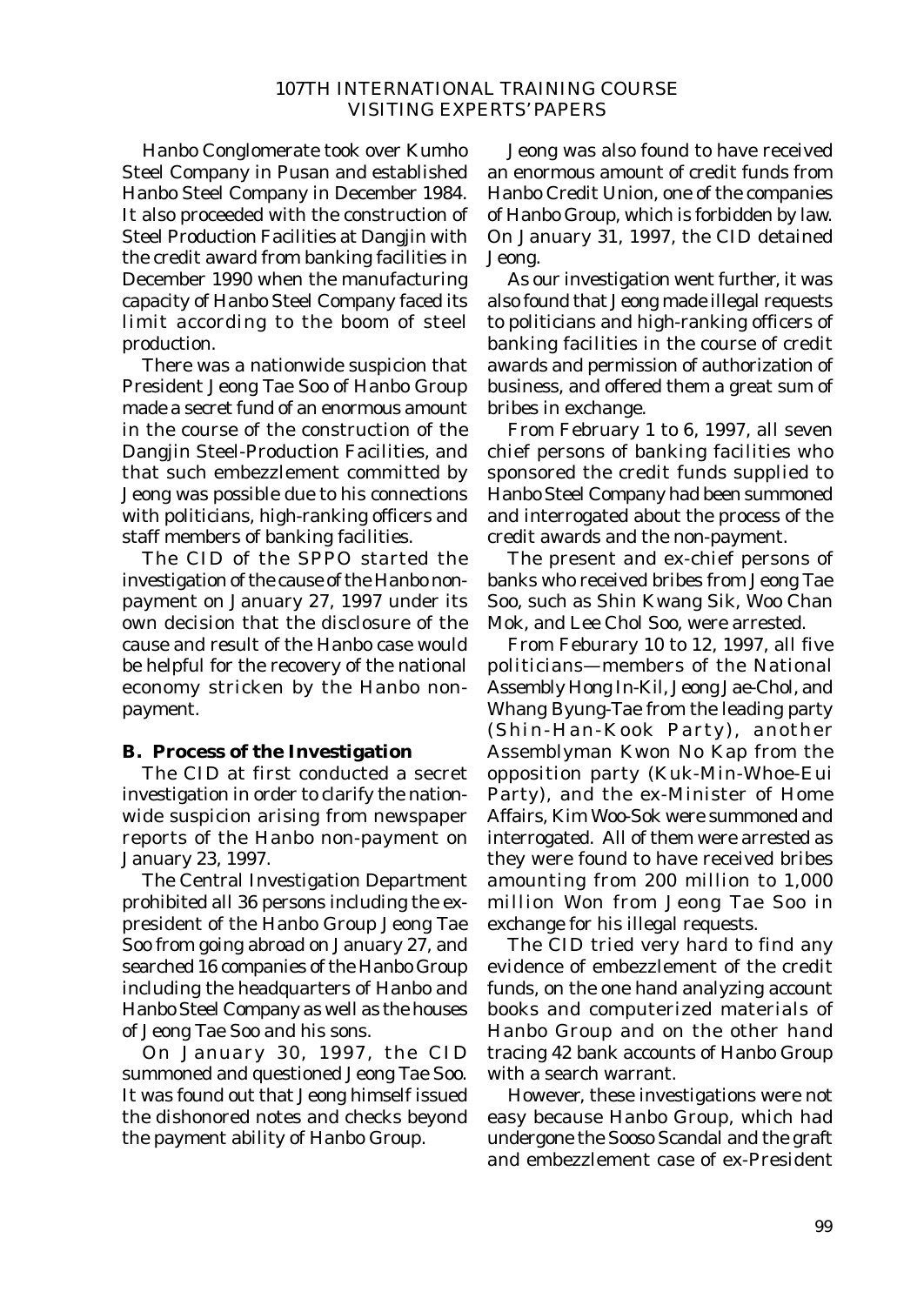Roh of my country, had already discarded many of its own account books.

The CID tried to the best of its ability to figure out the processes of the making and using of the funds accumulated by Hanbo Group by tracing the flow of the credit money on the basis of the account materials gathered through search and confiscations, the retrieval of erased data contained in computers, and the C.P.A.'s data.

The ex-Minister of Trade, Industry and Energy, the present and ex-chief Presidential Secretary of Economy, and many other high-ranking officials of the Ministry of Finance and Economy, the Ministry of Maritime Affairs and Fisheries, and the Bank Supervision Office were also summoned and questioned as to whether they gave unfair privileges to Hanbo Group through licensing and authorization of its business and credit awards.

In this case of nationwide concern and interest, over 300 persons were investigated by 108 persons under the control and supervision of the Chief of the CID. The 108 persons comprised the personnel of the Investigation Planning Officer, the 1st, the 2nd, the 3rd and the Criminal Intelligence Management Division of the CID, research officers of the SPPO, and officers of the Office of National Tax Administration and the Bank Supervision Office.

#### **C. Keypoints of the Investigation**

The prosecutorial authorities declared their strong will to make a thorough investigation of the case and set up some important factors that are fully examined as follows.

First, the background which enabled such a big credit award and the cause of non-payment, the use of credit money and any other criminal offence which might have been committed during the construction of the Dangjin Steel-Production Facilities were given priority.

In the investigation of high-ranking officers of banking facilities, we stressed the process of credit awards, possible bribes and the breach of trust relating to the credit awards.

In the investigation of politicians and high-ranking public officials, we concentrated our efforts on finding out any illegal privilege given by them to Hanbo Group, any receipt of illegal benefits as the price of such privileges, and any other betrayal of trust committed after the receipt of bribes.

## **D. Use and Embezzlement of the Funds**

The prosecutorial authorities confirmed that Jeong Tae Soo made a fund of about US\$562 billion (about 5,005,900 million Won) in total sum for the construction of the Dangjin Steel-Production Facilities: a US\$319 billion (about 2,868,600 million Won) credit from the first banking facilities (banks) apart from guaranties, a US\$147 billion (about 1,319,500 Won) credit from the second banking facilities (finance company and mutual savings bank, etc.), and a US\$96 billion (about 867,800 Won) credit made of corporate bonds and personal debt.

The prosecutorial authorities also confirmed that Jeong used about US\$399 billion (about 3,591,200 million Won) for facility equipment and US\$133 billion (about 1,191,900 Won) for facility management, and embezzled the rest of the fund, about US\$30 billion (about 272,800 million Won).

The rest of the fund amounting to about US\$30 billion (about 272,800 million Won) which Jeong embezzled was found to have been mainly used for the establishment of affiliate companies, Jeong's personal tax payment, alimony for Jeong's ex-wife, the purchase of Jeong's private real estate, and illegal lobby money for politicians and chief persons for banking facilities.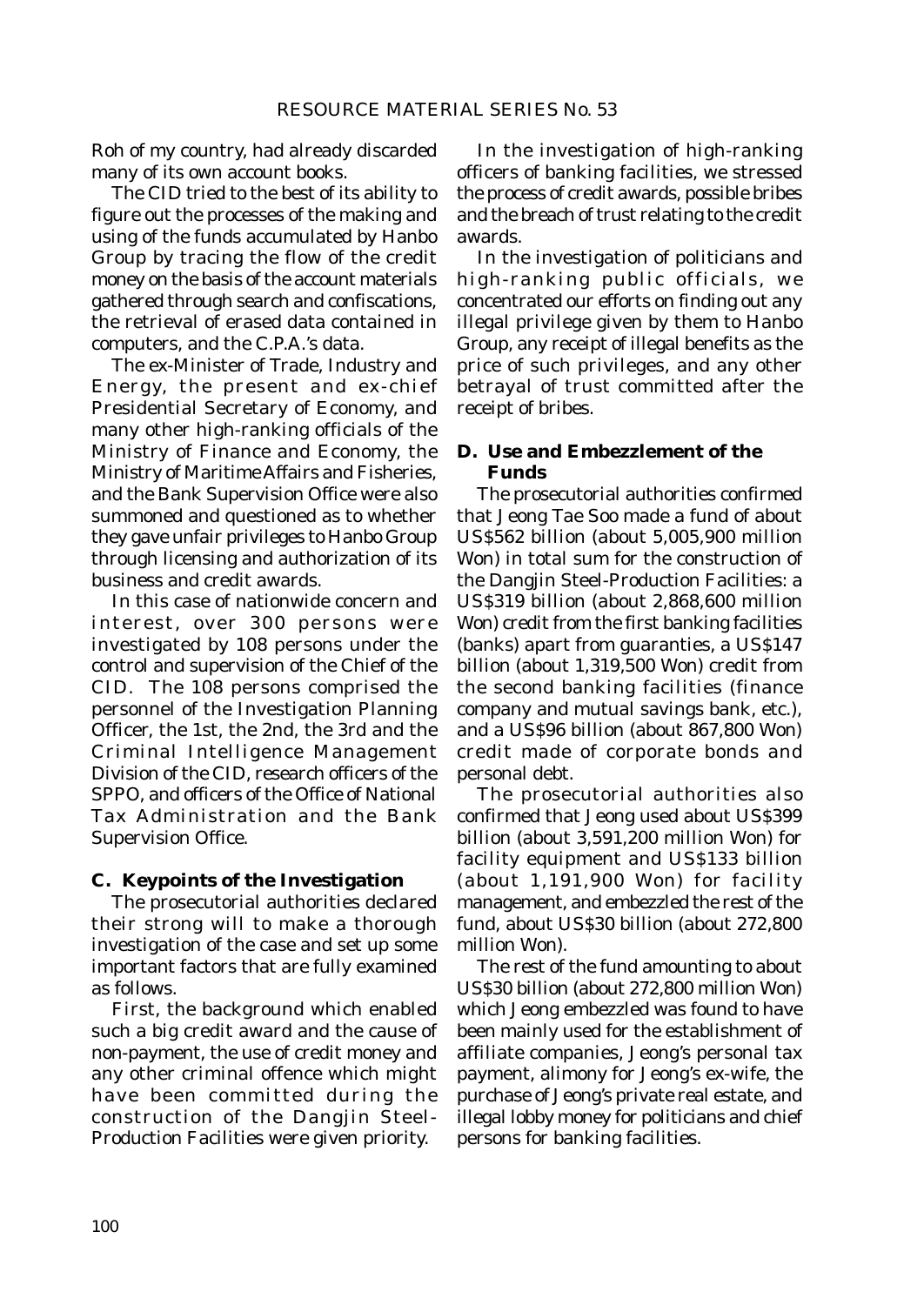We are still tracing about US\$720 million (about 6,500 million Won), the use of which is still unknown.

#### **E. Result of the Investigation**

On February 19, 1997, the prosecutorial authorities indicted all ten persons in detention, that is, two staff members of Hanbo Group, three high-ranking officers of banking facilities including the chief officer of Jaeil Bank, and five public officials including Congressman Hong In-Kil. Four other staff members of Hanbo Group including the Head of Hanbo Steel Company were suspended from prosecution under consideration that they could not but follow the directions of Jeong Tae Soo, who was the president of the whole Hanbo Group.

The ten persons in detention including Jeong Tae Soo were tried at the Seoul District Court, and nine persons were sentenced to 3 to 15 years, except for one person whose sentence was suspended.

The nine persons who were sentenced to imprisonment at the District Court appealed to the Seoul High Court. After a four-month trial, the Seoul High Court rendered suspended sentences to five persons including three congressmen, but rejected Jeong Tae Soo's appeal, on September 24, 1997. His 15-year imprisonment sentence was still upheld, and he appealed to the Supreme Court.